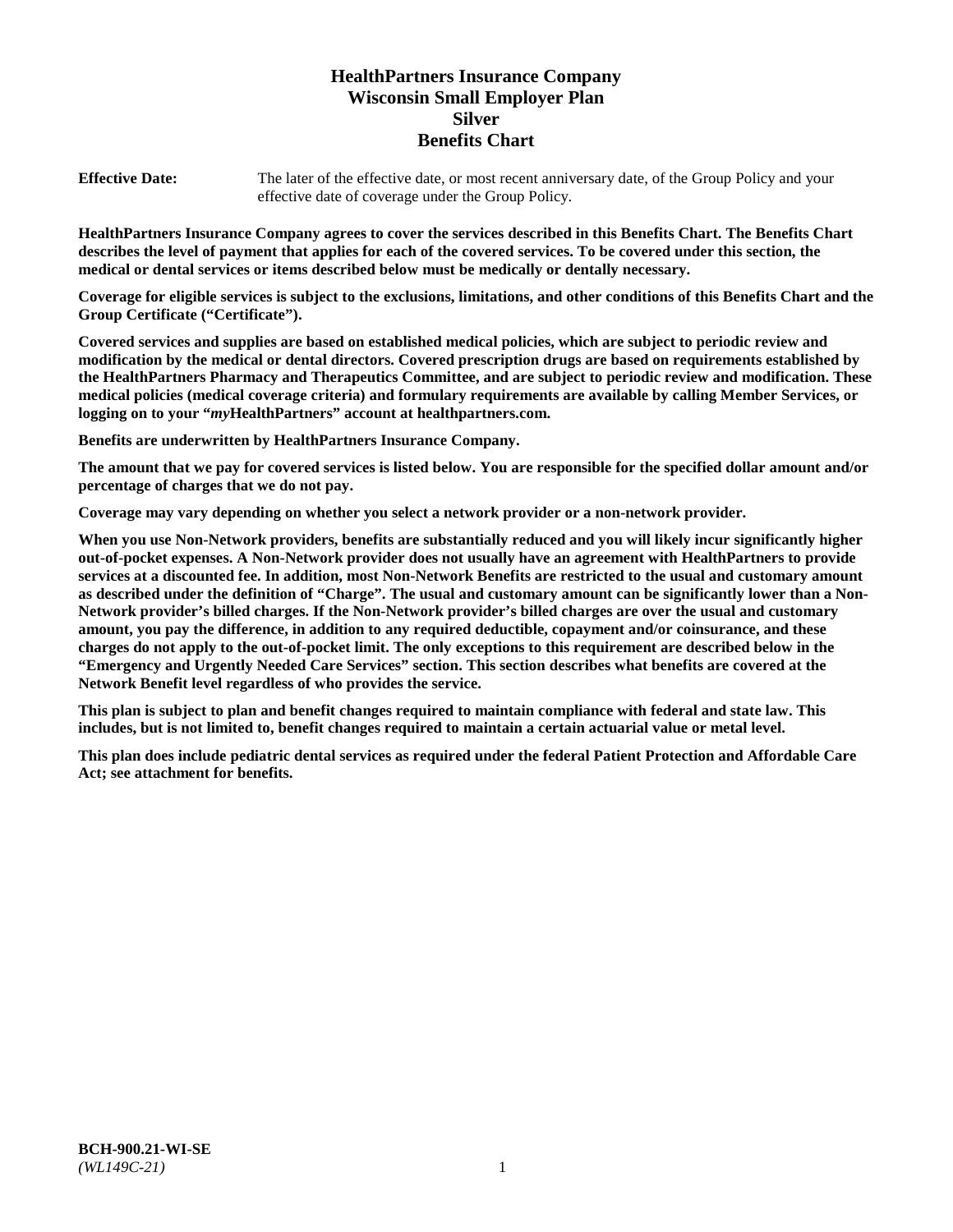# **These definitions apply to this Benefits Chart. They also apply to the Certificate.**

| <b>Biosimilar Drug:</b> | A prescription drug, approved by the Food and Drug Administration (FDA), that the FDA has<br>determined is biosimilar to and interchangeable with a biological brand name drug. Biosimilar<br>drugs are not considered generic drugs and are not covered under the generic drug benefit.                                                                                                                                                                                                                                                                                                                                                     |
|-------------------------|----------------------------------------------------------------------------------------------------------------------------------------------------------------------------------------------------------------------------------------------------------------------------------------------------------------------------------------------------------------------------------------------------------------------------------------------------------------------------------------------------------------------------------------------------------------------------------------------------------------------------------------------|
| <b>Brand Name Drug:</b> | A prescription drug, approved by the Food and Drug Administration (FDA), that is manufactured,<br>sold, or licensed for sale under a trademark by the pharmaceutical company that originally<br>researched and developed the drug. Brand name drugs have the same active-ingredient formula as<br>the generic version of the drug. However, generic drugs are manufactured and sold by other drug<br>manufacturers and are generally not available until after the patent on the brand name drug has<br>expired. A few brand name drugs may be covered at the generic drug benefit level if this is<br>indicated on the formulary.           |
| <b>Calendar Year</b>    | This is the 12-month period beginning 12:01 A.M. Central Time, on January 1, and ending 12:00<br>A.M. Central Time of the next following December 31.                                                                                                                                                                                                                                                                                                                                                                                                                                                                                        |
| <b>Charge:</b>          | For covered services delivered by a network provider, this is the provider's discounted fee for a<br>given medical/surgical service, procedure or item.                                                                                                                                                                                                                                                                                                                                                                                                                                                                                      |
|                         | For covered services delivered by non-network providers, a contracted rate may apply if such<br>arrangement is available to HealthPartners.                                                                                                                                                                                                                                                                                                                                                                                                                                                                                                  |
|                         | For the usual and customary charge for covered services delivered by non-network providers, our<br>payment is calculated using one of the following options to be determined at HealthPartners'<br>discretion: 1) a percentage of the Medicare fee schedule; 2) a comparable schedule if the service is<br>not on the Medicare fee schedule; or 3) a commercially reasonable rate for such service.                                                                                                                                                                                                                                          |
|                         | The usual and customary charge is the maximum amount allowed that we consider in the<br>calculation of the payment of charges incurred for certain covered services. You must pay for any<br>charges above the usual and customary charge, and they do not apply to the out-of-pocket limit.                                                                                                                                                                                                                                                                                                                                                 |
|                         | A charge is incurred for covered ambulatory medical and surgical services, on the date the service<br>or item is provided. A charge is incurred for covered inpatient services, on the date of admission to<br>a hospital. To be covered, a charge must be incurred on or after your effective date and on or<br>before the termination date.                                                                                                                                                                                                                                                                                                |
| Copayment/Coinsurance:  | The specified dollar amount, or percentage, of charges incurred for covered services, which we do<br>not pay, but which you must pay, each time you receive certain medical services, procedures or<br>items. Our payment for those covered services or items begins after the copayment or coinsurance<br>is satisfied. Covered services or items requiring a copayment or coinsurance are specified in this<br>Benefits Chart.                                                                                                                                                                                                             |
|                         | For services provided by a network provider:<br>An amount which is listed as a flat dollar copayment is applied to a network provider's discounted<br>charge for a given service. However, if the network provider's discounted charge for a service or<br>item is less than the flat dollar copayment, you will pay the network provider's discounted charge.<br>An amount which is listed as a percentage of charges or coinsurance is based on the network<br>provider's discounted charges, calculated at the time the claim is processed, which may include an<br>agreed upon fee schedule rate for case rate or withhold arrangements. |
|                         | For services provided by a non-network provider:<br>Any copayment or coinsurance is applied to the lesser of the provider's charges or the usual and<br>customary charge for a service.                                                                                                                                                                                                                                                                                                                                                                                                                                                      |
|                         | A copayment or coinsurance is due at the time a service is provided, or when billed by the<br>provider. The copayment or coinsurance applicable for a scheduled visit with a HealthPartners<br>network provider will be collected for each visit, late cancellation and failed appointment.                                                                                                                                                                                                                                                                                                                                                  |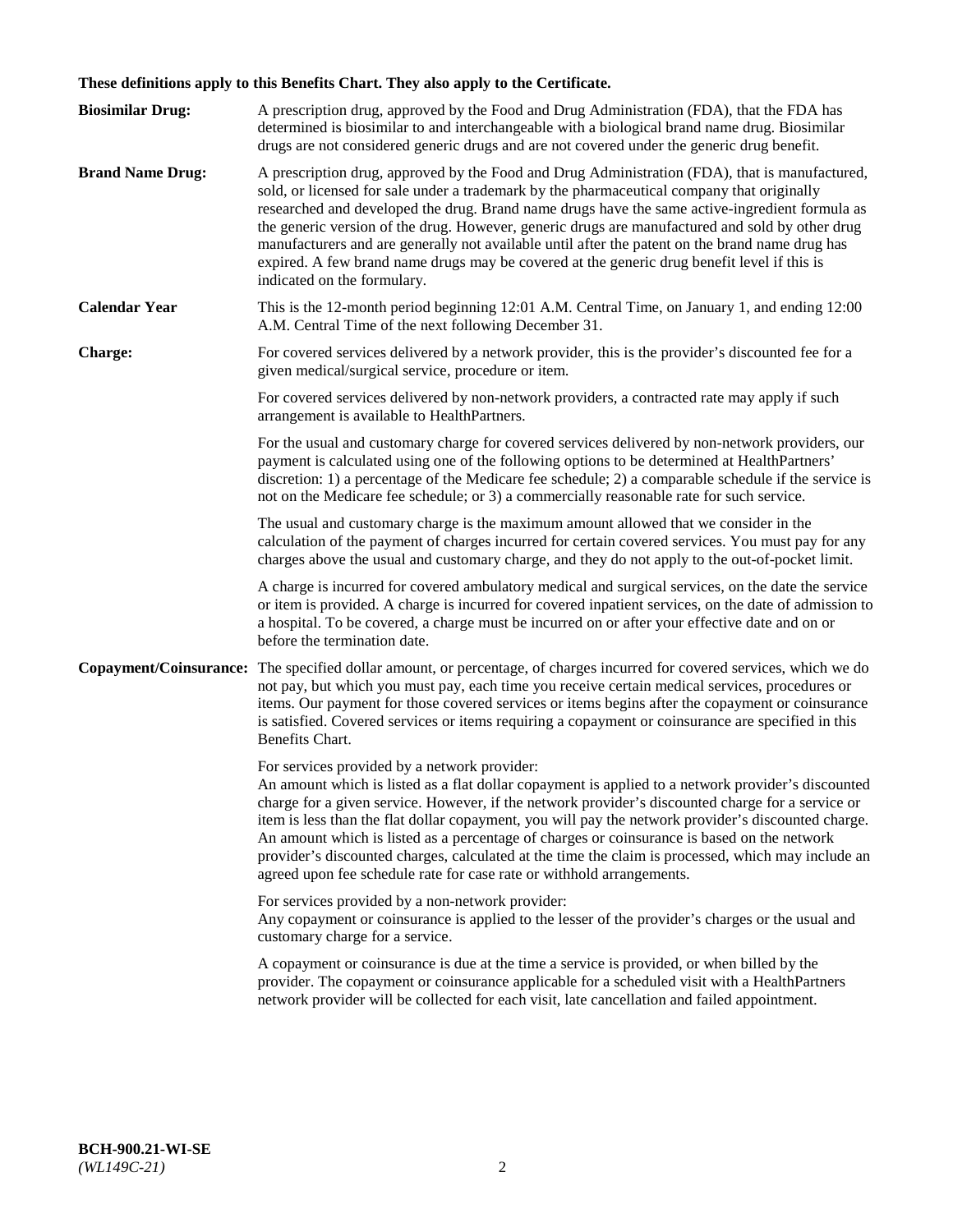| Deductible:                                | The specified dollar amount of charges incurred for covered services, which we do not pay, but an<br>enrollee or a family has to pay first in a calendar year. Our payment for those services or items<br>begins after the deductible is satisfied. For network providers, the amount of the charges that apply<br>to the deductible are based on the network provider's discounted charges, calculated at the time<br>the claim is processed, which may include an agreed upon fee schedule rate for case rate or<br>withhold arrangements. For non-network providers, the amount of charges that apply to the<br>deductible are the lesser of the provider's charges or the usual and customary charge for a service. |
|--------------------------------------------|-------------------------------------------------------------------------------------------------------------------------------------------------------------------------------------------------------------------------------------------------------------------------------------------------------------------------------------------------------------------------------------------------------------------------------------------------------------------------------------------------------------------------------------------------------------------------------------------------------------------------------------------------------------------------------------------------------------------------|
|                                            | Any amounts paid or reimbursed by a third party, including but not limited to: point of service<br>rebates, manufacturer coupons, manufacturer debits cards or other forms of direct reimbursement<br>to an Insured for a product or service, will not apply toward your deductible, to the extent<br>permitted under state and federal law.                                                                                                                                                                                                                                                                                                                                                                            |
|                                            | Your plan has an embedded deductible. This means once an Insured meets the individual<br>deductible, the plan begins paying benefits for that person. If two or more members of the family<br>meet the family deductible, the plan begins paying benefits for all members of the family,<br>regardless of whether each Insured has met the individual deductible. However, an Insured may<br>not contribute more than the individual deductible toward the family deductible.                                                                                                                                                                                                                                           |
|                                            | All services are subject to the deductible unless otherwise indicated below in this Benefits Chart.                                                                                                                                                                                                                                                                                                                                                                                                                                                                                                                                                                                                                     |
| <b>Formulary:</b>                          | This is a current list, which may be revised from time to time, of prescription drugs, medications,<br>equipment and supplies covered by us as indicated in this Benefits Chart which are covered at the<br>highest benefit level. Some drugs on the formulary may require prior authorization to be covered<br>as formulary drugs. The formulary, and information on drugs that require prior authorization, are<br>available by calling Member Services, or logging on to your "myHealthPartners" account at<br>healthpartners.com.                                                                                                                                                                                   |
| <b>Generic Drug:</b>                       | A prescription drug, approved by the Food and Drug Administration (FDA), that the FDA has<br>determined is comparable to a brand name drug product in dosage form, strength, route of<br>administration, quality, intended use and documented bioequivalence. Generally, generic drugs<br>cost less than brand name drugs. Some brand name drugs may be covered at the generic drug<br>benefit level if this is indicated on the formulary.                                                                                                                                                                                                                                                                             |
| <b>Lifetime Maximum</b><br><b>Benefit:</b> | The specified coverage limit actually paid by us for services and/or charges incurred by you for any<br>given procedure or diagnosis. Payment of benefits under this Benefits Chart ceases when that lifetime<br>maximum benefit is reached. You have to pay for any subsequent charges.                                                                                                                                                                                                                                                                                                                                                                                                                                |
| <b>Non-Formulary Drug:</b>                 | This is a prescription drug, approved by the Food and Drug Administration (FDA), that is not on<br>the formulary, is medically necessary and is not investigative or experimental or otherwise<br>excluded under the Certificate.                                                                                                                                                                                                                                                                                                                                                                                                                                                                                       |
|                                            | Out-of-Pocket Expenses: You pay the specified copayments/coinsurance and deductibles applicable for particular services,<br>subject to the out-of-pocket limit described below. These amounts are in addition to the monthly<br>premium payments.                                                                                                                                                                                                                                                                                                                                                                                                                                                                       |
| <b>Out-of-Pocket Limit:</b>                | You pay the copayments/coinsurance and deductibles for covered services, to the individual or<br>family out-of-pocket limit. Thereafter we cover 100% of the charges incurred for all other covered<br>services, for the rest of the calendar year. You pay amounts greater than the out-of-pocket limit if<br>you exceed any lifetime maximum benefit or any visit or day limits.                                                                                                                                                                                                                                                                                                                                      |
|                                            | Non-Network Benefits above the usual and customary charge (see definition of charge above) do<br>not apply to the out-of-pocket limit.                                                                                                                                                                                                                                                                                                                                                                                                                                                                                                                                                                                  |
|                                            | Non-Network Benefits for transplant surgery do not apply to the out-of-pocket limit.                                                                                                                                                                                                                                                                                                                                                                                                                                                                                                                                                                                                                                    |
|                                            | Any amounts paid or reimbursed by a third party, including but not limited to: point of service<br>rebates, manufacturer coupons, manufacturer debit cards or other forms of direct reimbursement to<br>an Insured for a product or service, will not apply as an out-of-pocket expense, to the extent<br>permitted under state and federal law.                                                                                                                                                                                                                                                                                                                                                                        |
|                                            | You are responsible to keep track of the out-of-pocket expenses. Contact Member Services for<br>assistance in determining the amount paid by the enrollee for specific eligible services received.<br>Claims for reimbursement under the out-of-pocket limit provisions are subject to the same time<br>limits and provisions described under the "Claims Provisions" section of the Certificate.                                                                                                                                                                                                                                                                                                                       |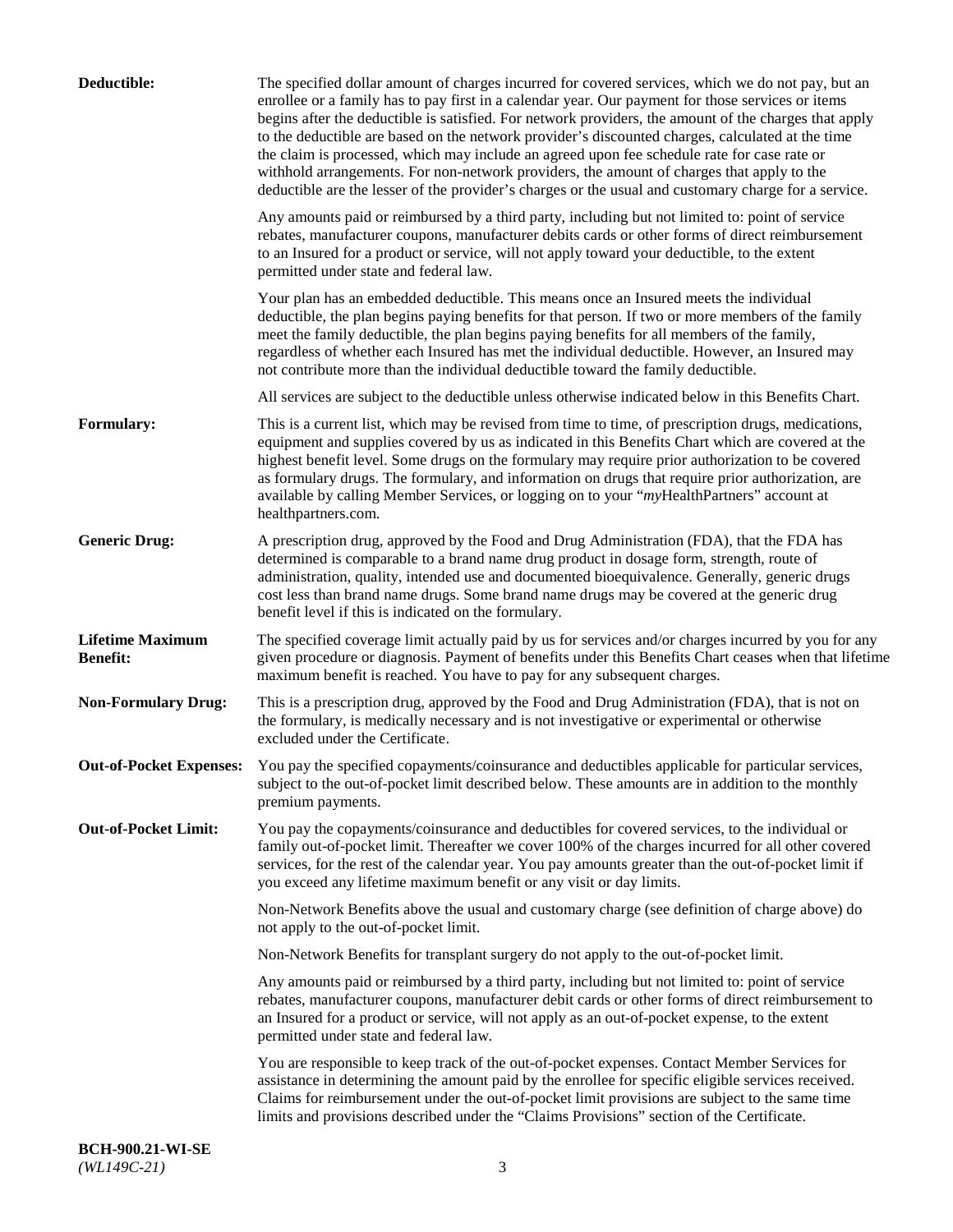**Specialty Drug List:** This is a current list, which may be revised from time to time, of prescription drugs, medications, equipment and supplies, which are typically bio-pharmaceuticals. The purpose of a specialty drug list is to facilitate enhanced monitoring of complex therapies used to treat specific conditions. Specialty drugs are covered by us as indicated in this Benefits Chart. The specialty drug list is available by calling Member Services, or logging on to your "*my*HealthPartners" account at [healthpartners.com.](http://www.healthpartners.com/) **virtuwell:** This is an online service that you may use to receive a diagnosis and treatment for certain routine conditions, such as a cold and flu, ear pain and sinus infections. You may access the virtuwell

website at [virtuwell.com.](http://www.virtuwell.com/)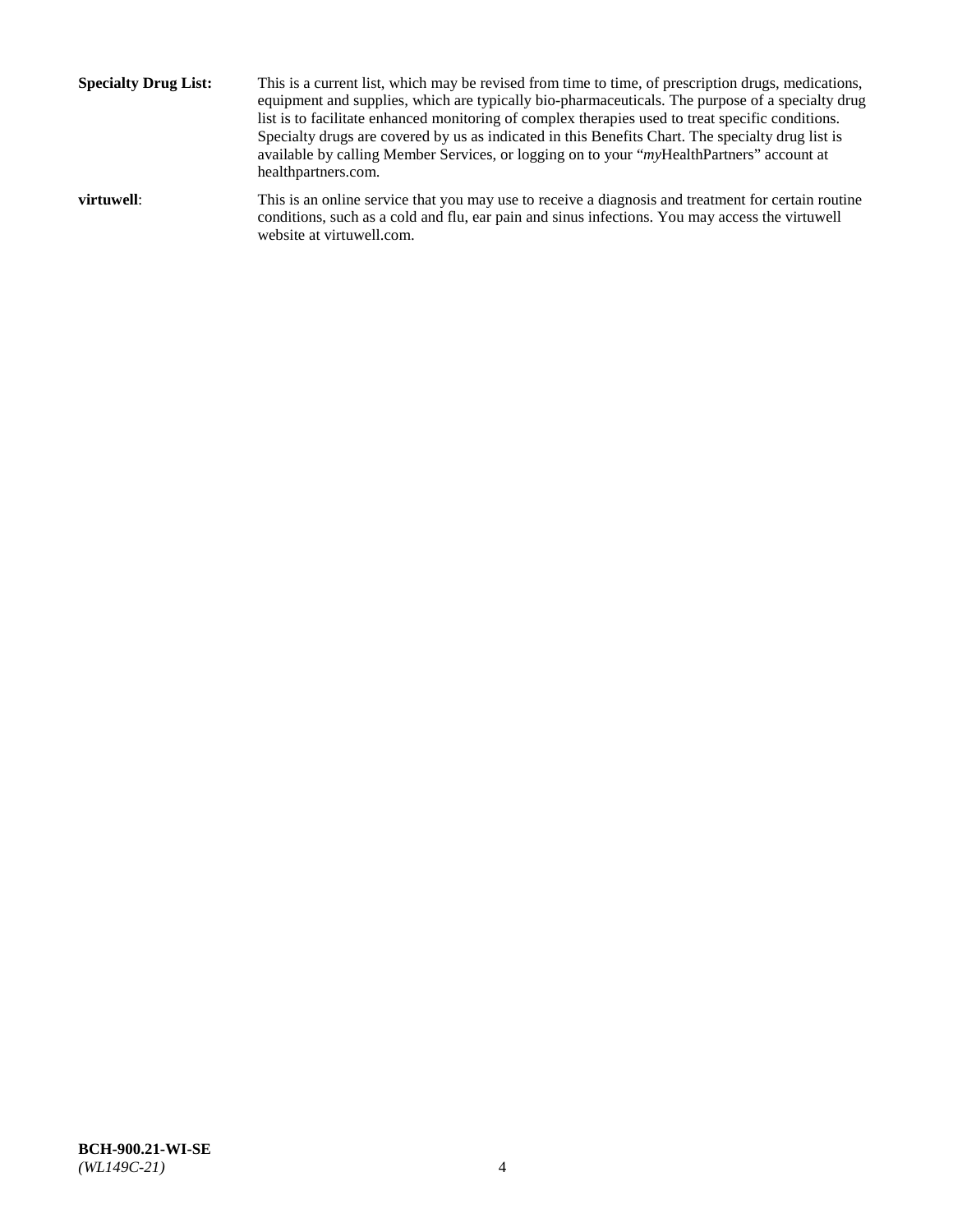# **DEDUCTIBLES AND OUT-OF-POCKET LIMITS**

#### **Individual Calendar Year Deductible**

| <b>Network Benefits</b> | <b>Non-Network Benefits</b> |
|-------------------------|-----------------------------|
| \$4,000                 | \$10,000                    |

#### **Family Calendar Year Deductible**

| <b>Network Benefits</b> | <b>Non-Network Benefits</b> |
|-------------------------|-----------------------------|
| $\frac{1}{2}$ \$12,000  | \$20,000                    |

Separate deductibles must be satisfied under the Network Benefits and Non-Network Benefits.

Your plan has an embedded deductible. This means once an Insured meets the individual deductible, the plan begins paying benefits for that person. If two or more members of the family meet the family deductible, the plan begins paying benefits for all members of the family, regardless of whether each Insured has met the individual deductible. However, an Insured may not contribute more than the individual deductible toward the family deductible.

Any amounts paid or reimbursed by a third party, including but not limited to: point of service rebates, manufacturer coupons, manufacturer debits cards or other forms of direct reimbursement to an Insured for a product or service, will not apply toward your deductible, to the extent permitted under state and federal law.

### **Individual Calendar Year Out-of-Pocket Limit**

| <b>Network Benefits</b> | <b>Non-Network Benefits</b> |
|-------------------------|-----------------------------|
| \$8,100                 | \$30,000                    |

### **Family Calendar Year Out-of-Pocket Limit**

| <b>Network Benefits</b> | <b>Non-Network Benefits</b> |
|-------------------------|-----------------------------|
| \$16,200                | \$60,000                    |

Separate Out-of-Pocket Limits must be satisfied under Network Benefits and Non-Network Benefits.

Non-Network Benefits above the usual and customary charge will not apply to the individual or family Out-of-Pocket Limit.

Non-Network Benefits for transplant surgery do not apply to the Out-of-Pocket Limit.

Any amounts paid or reimbursed by a third party, including but not limited to: point of service rebates, manufacturer coupons, manufacturer debit cards or other forms of direct reimbursement to an Insured for a product or service, will not apply as an out-of-pocket expense, to the extent permitted under state and federal law.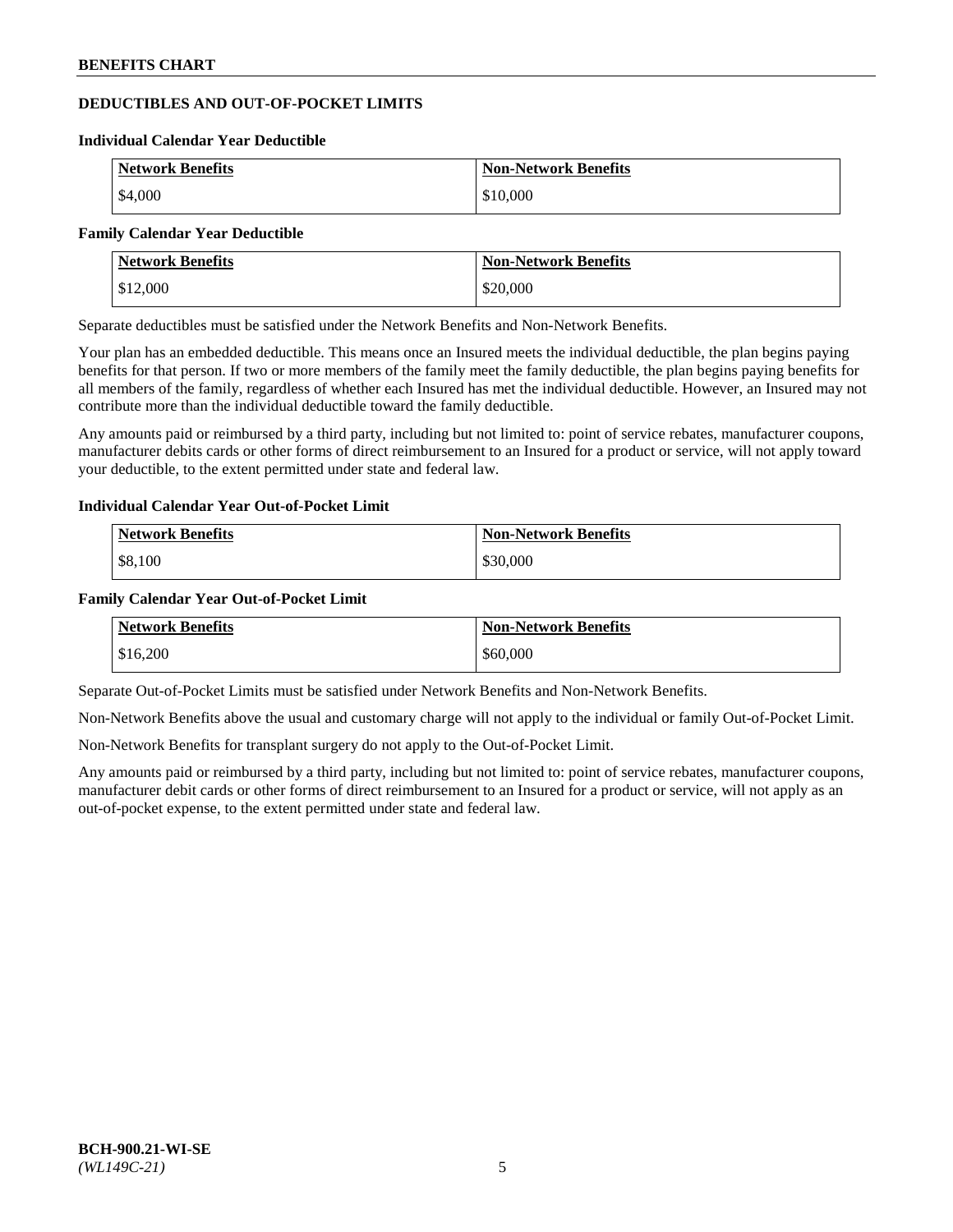## **AMBULANCE AND MEDICAL TRANSPORTATION**

### **Covered Services:**

We cover ambulance and medical transportation for medical emergencies and as shown below.

We also cover medically necessary, non-emergency transportation if it meets our medical coverage criteria. Covered services and supplies are based on established medical policies, which are subject to periodic review and modification by the medical directors. These medical policies (medical coverage criteria) and applicable prior authorization requirements are available by calling Member Services, or logging on to your "*my*HealthPartners" account a[t healthpartners.com.](https://www.healthpartners.com/hp/index.html)

### **Ambulance and Medical Transportation (other than non-emergency fixed wing air ambulance transportation)**

| <b>Network Benefits</b>      | <b>Non-Network Benefits</b> |
|------------------------------|-----------------------------|
| 70% of the charges incurred. | See Network Benefits.       |

### **Non-Emergency Fixed Wing Air Ambulance Transportation**

| <b>Network Benefits</b>      | <b>Non-Network Benefits</b>  |
|------------------------------|------------------------------|
| 70% of the charges incurred. | 50% of the charges incurred. |

### **Not Covered:**

See "Services Not Covered" in the Certificate.

### **AUTISM TREATMENT**

### **Covered Services:**

Your network provider will coordinate the prior authorization process for any autism treatment services. You may call Member Services at 952-883-5000 or toll-free at 1-800-883-2177 if you have any questions or concerns regarding the authorization process.

Please call Member Services at 952-883-5000 or toll-free at 1-800-883-2177 to request authorization for autism treatment services from a non-network provider.

We cover prior authorized evidence-based intensive-level and nonintensive-level treatment of autism spectrum disorders (autism disorder, Asperger's syndrome or pervasive development disorder not otherwise specified).

Covered services are based on established medical policies, which are subject to periodic review and modification by the medical or dental directors. These medical policies (medical coverage criteria) are available by calling Member Services, or logging on to your "*my*HealthPartners" account at [healthpartners.com.](https://www.healthpartners.com/hp/index.html)

**Intensive-Level Services** for children diagnosed with autism spectrum disorders. Intensive-level services must begin on or after two years of age and end before nine years of age. Intensive-level services, on average, are services provided for more than 20 hours of treatment per week. (The average number of hours a week is calculated over a six-month period.)

| Network Benefits                         | <b>Non-Network Benefits</b>              |
|------------------------------------------|------------------------------------------|
| 70% of the charges incurred.             | 50% of the charges incurred.             |
| Limited to 235 visits per calendar year. | Limited to 235 visits per calendar year. |

The maximum number of visits is combined for Network Benefits and Non-Network Benefits.

### **Intensive-Level Services Lifetime Maximum Benefit**

| <b>Network Benefits</b>                                              | <b>Non-Network Benefits</b>                                          |
|----------------------------------------------------------------------|----------------------------------------------------------------------|
| 4 years of cumulative services under this plan or any<br>other plan. | 4 years of cumulative services under this plan or any<br>other plan. |

The Lifetime Maximum Benefit is combined for Network Benefits and Non-Network Benefits.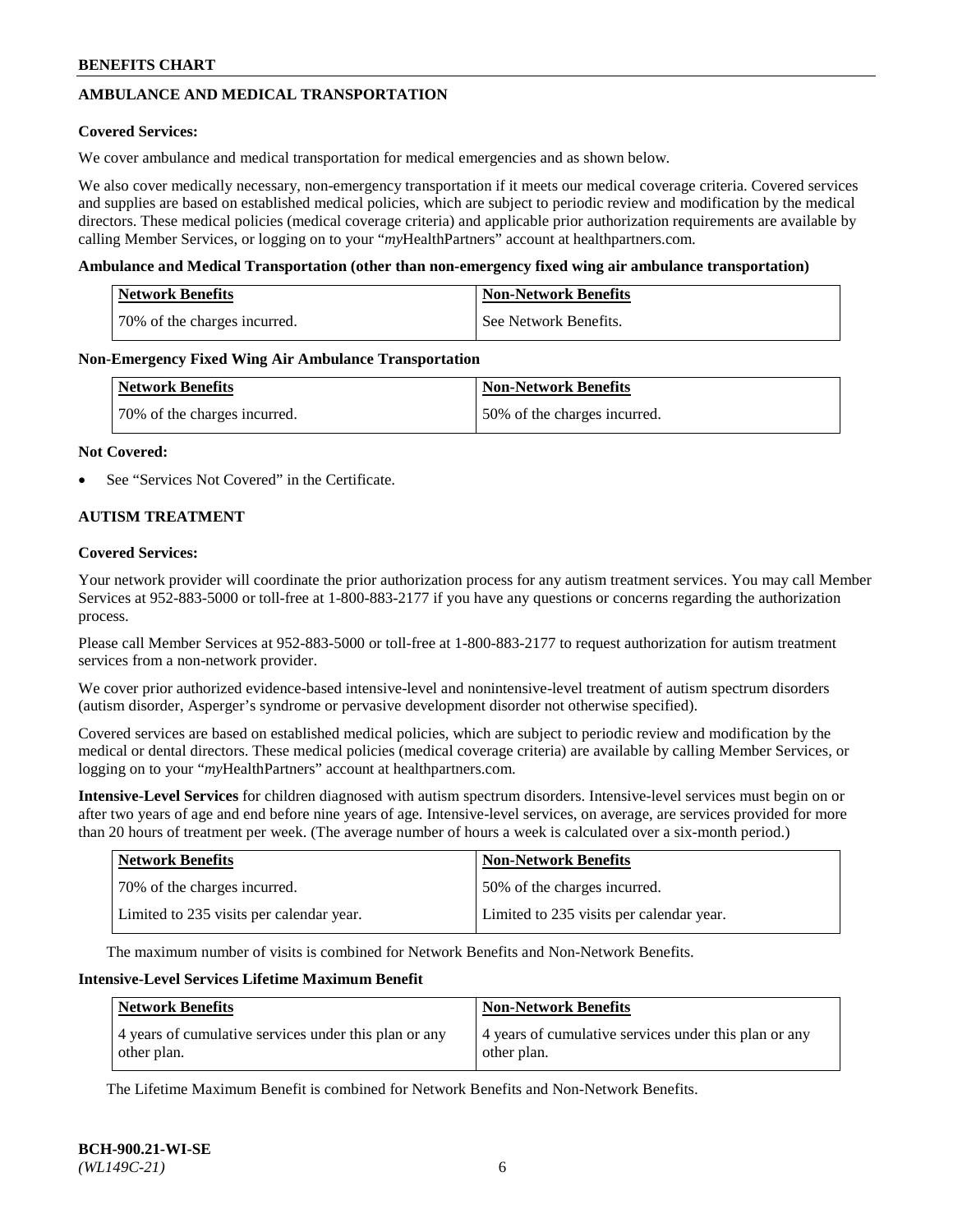#### **Nonintensive-Level Services** for Insureds diagnosed with autism spectrum disorders

| <b>Network Benefits</b>                  | <b>Non-Network Benefits</b>              |
|------------------------------------------|------------------------------------------|
| 70% of the charges incurred.             | 50% of the charges incurred.             |
| Limited to 120 visits per calendar year. | Limited to 120 visits per calendar year. |

The maximum number of visits is combined for Network Benefits and Non-Network Benefits.

### **Not Covered:**

See "Services Not Covered" in the Certificate.

## **BEHAVIORAL HEALTH SERVICES**

### **Covered Services:**

Covered services are based on established medical policies, which are subject to periodic review and modification by the medical directors. These medical policies (medical coverage criteria) are available by calling Member Services, or logging on to your "*my*HealthPartners" account at [healthpartners.com.](https://www.healthpartners.com/hp/index.html)

**Transitional Treatment Services.** These are services for the treatment of nervous or mental disorders, alcoholism or other drug abuse problems which are provided to an Insured in a less restrictive manner than are inpatient hospital services but in a more intensive manner than are outpatient services. Transitional treatment services are services offered by a provider, and certified by the Wisconsin Department of Health Services for each of the following (except the last bulleted item):

- Mental health services for covered adults in a day treatment program.
- Mental health services for covered children in a day hospital treatment program.
- Services for persons with chronic mental illness provided through a community support program.
- Residential treatment programs for alcohol and/or drug dependent covered persons.
- Alcohol and Other Drug Abuse (AODA) services in, a day treatment program.
- Services for persons who are experiencing a mental health crisis or who are in a situation likely to turn into a mental health crisis if support is not provided.
- Intensive outpatient programs for the treatment of psychoactive substance use disorders provided in accordance with the patient placement criteria of the American Society of Addiction Medicine.

### **Mental Health Services**

We cover services for mental health diagnoses as described in the Diagnostic and Statistical Manual of Mental Disorders – Fifth Edition (DSM 5) (most recent edition) that lead to significant disruption of function in your life.

We provide coverage for mental health treatment ordered by a Wisconsin court under a valid court order that is issued on the basis of a behavioral care evaluation performed by a licensed psychiatrist or doctoral level licensed psychologist, which includes a diagnosis and an individual treatment plan for care in the most appropriate, least restrictive environment. We must be given a copy of the court order and the behavioral care evaluation, and the service must be a covered benefit under this plan, and the service must be provided by a network provider, or other provider as required by law.

**Outpatient Services:** We cover medically necessary outpatient professional mental health services for evaluation, crisis intervention, and treatment of mental health disorders.

A comprehensive diagnostic assessment will be made of each patient as the basis for a determination by a mental health professional, concerning the appropriate treatment and the extent of services required.

Outpatient services we cover for a diagnosed mental health condition include the following:

- Individual, group, family and multi-family therapy.
- Medication management provided by a physician, certified nurse practitioner, or physician's assistant.
- Psychological testing services for the purposes of determining the differential diagnoses and treatment planning for patients currently receiving behavioral health services.
- Partial hospitalization services in a licensed hospital or community mental health center.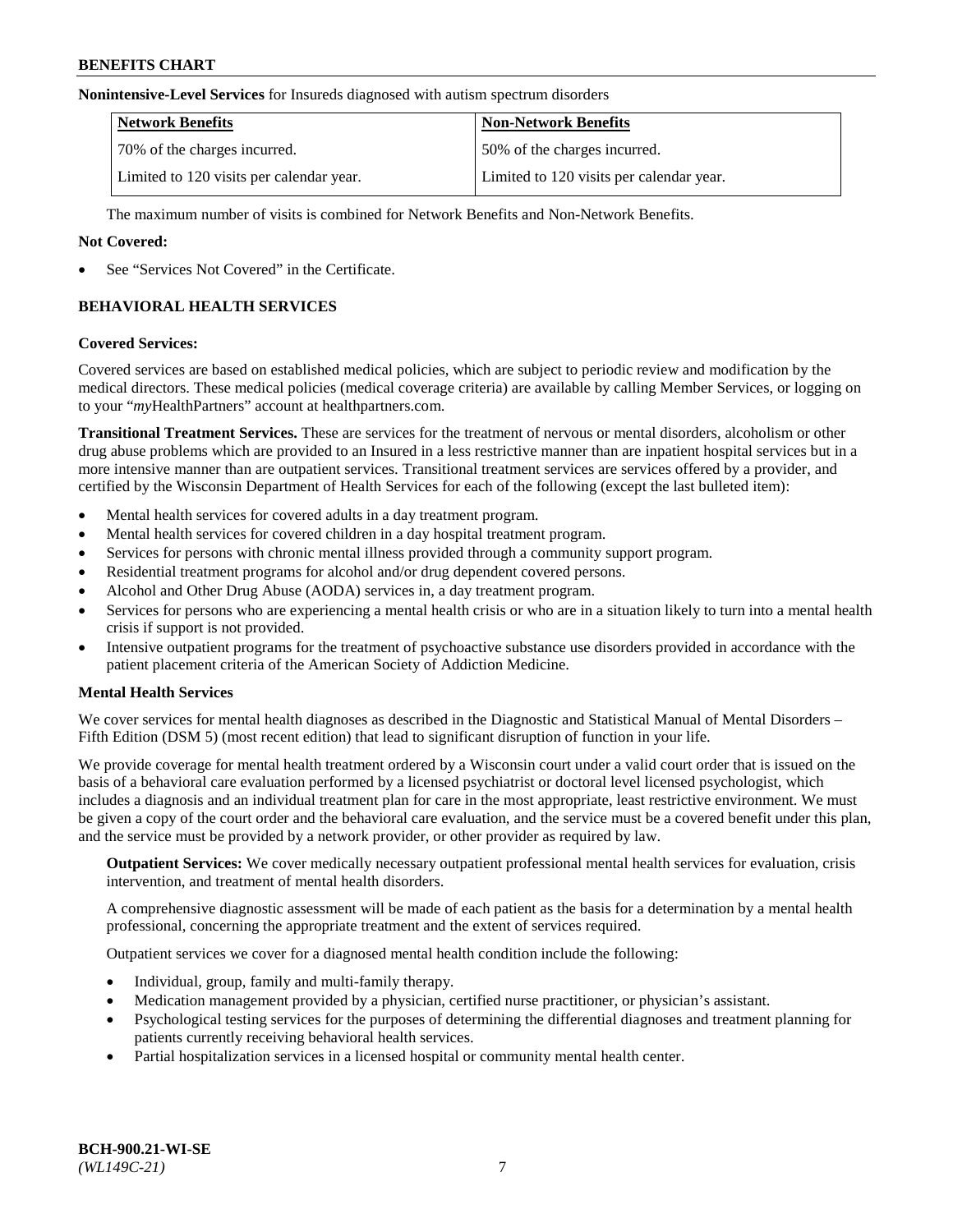- Psychotherapy and nursing services provided in the home if authorized by us.
- Treatment of gender dysphoria that meets medical coverage criteria.

| <b>Network Benefits</b>                                                                                                                                                                                                                                                            | <b>Non-Network Benefits</b>  |
|------------------------------------------------------------------------------------------------------------------------------------------------------------------------------------------------------------------------------------------------------------------------------------|------------------------------|
| 70% of the charges incurred.                                                                                                                                                                                                                                                       | 50% of the charges incurred. |
| <b>First Three Visits</b>                                                                                                                                                                                                                                                          |                              |
| The first three mental health and substance abuse<br>treatment visits, urgent care visits, office visits,<br>convenience clinic visits, telephone visits and e-visits<br>(other than virtuwell) combined in a calendar year are<br>covered at 100%, not subject to the deductible. |                              |
| Physician services are included; however, charges for<br>day treatment services, group visits, office procedures,<br>laboratory, radiology and other ancillary services are<br>not included and will be subject to the deductible and<br>coinsurance and/or copayment.             |                              |

### **Group Therapy**

| Network Benefits             | Non-Network Benefits         |
|------------------------------|------------------------------|
| 70% of the charges incurred. | 50% of the charges incurred. |

**Inpatient Services:** We cover medically necessary inpatient services in a hospital or licensed residential treatment facility and professional services for treatment of mental health disorders. Medical stabilization is covered under inpatient hospital services in the "Hospital and Skilled Nursing Facility Services" section.

We cover residential care for the treatment of eating disorders in a licensed facility, as an alternative to inpatient care, when it is medically necessary and your physician obtains authorization from us.

| Network Benefits             | <b>Non-Network Benefits</b>  |
|------------------------------|------------------------------|
| 70% of the charges incurred. | 50% of the charges incurred. |

**Transitional Treatment Services:** We cover transitional treatment services described above for treatment of mental and nervous disorders.

| Network Benefits             | Non-Network Benefits          |
|------------------------------|-------------------------------|
| 70% of the charges incurred. | 150% of the charges incurred. |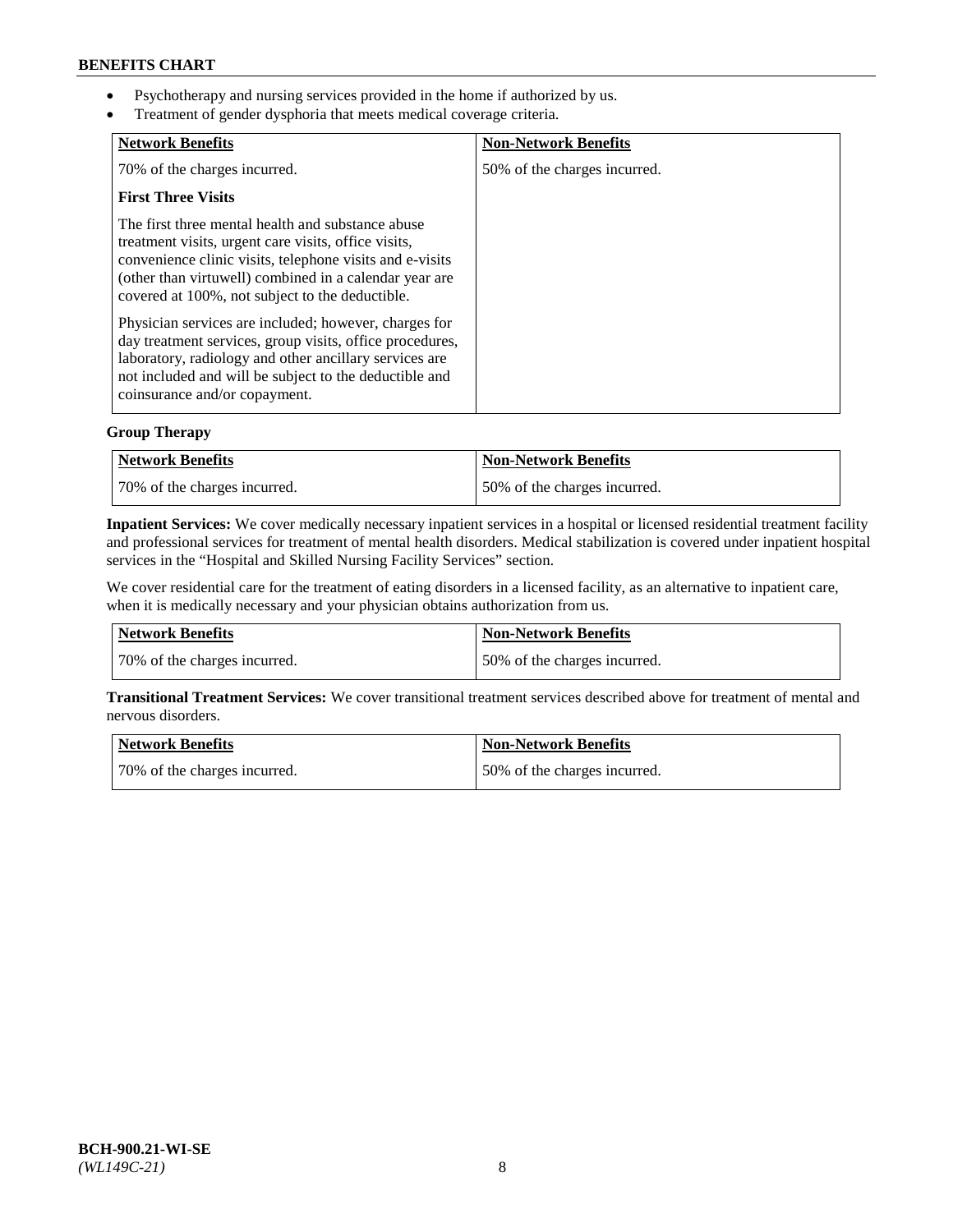# **Substance Abuse Treatment Services**

We cover medically necessary services for assessments by a licensed alcohol and drug counselor and treatment of Substance Related Disorders as defined in the latest edition of the DSM 5.

**Outpatient Services:** We cover medically necessary outpatient professional services for diagnosis and treatment of alcoholism and other drug abuse problems. Substance abuse treatment services must be provided by a program licensed by the local Department of Health Services. Outpatient services we cover for a diagnosed substance abuse disorder include the following:

- Individual, group, family, and multi-family therapy provided in an office setting.
- We cover opiate replacement therapy including methadone and buprenorphine treatment.

| <b>Network Benefits</b>                                                                                                                                                                                                                                                            | <b>Non-Network Benefits</b>  |
|------------------------------------------------------------------------------------------------------------------------------------------------------------------------------------------------------------------------------------------------------------------------------------|------------------------------|
| 70% of the charges incurred.                                                                                                                                                                                                                                                       | 50% of the charges incurred. |
| <b>First Three Visits</b>                                                                                                                                                                                                                                                          |                              |
| The first three mental health and substance abuse<br>treatment visits, urgent care visits, office visits,<br>convenience clinic visits, telephone visits and e-visits<br>(other than virtuwell) combined in a calendar year are<br>covered at 100%, not subject to the deductible. |                              |
| Physician services are included; however, charges for<br>day treatment services, group visits, office procedures,<br>laboratory, radiology and other ancillary services are<br>not included and will be subject to the deductible and<br>coinsurance and/or copayment.             |                              |

**Inpatient Services:** We cover medically necessary inpatient services in a hospital or a licensed residential primary treatment center.

We cover services provided in a hospital that is licensed by the local state and accredited by Medicare.

**Detoxification Services.** We cover detoxification services in a hospital or community detoxification facility if it is licensed by the local Department of Health Services.

| Network Benefits             | <b>Non-Network Benefits</b>  |
|------------------------------|------------------------------|
| 70% of the charges incurred. | 50% of the charges incurred. |

**Transitional Treatment Services:** We cover transitional treatment services described above for treatment of alcoholism or other drug abuse problems.

| <b>Network Benefits</b>      | Non-Network Benefits         |
|------------------------------|------------------------------|
| 70% of the charges incurred. | 50% of the charges incurred. |

**Additional Mental Health and Substance Abuse Treatment Benefits for a Dependent Child Who is a Student:** If a dependent child is a student in a school and that school is located in Wisconsin, but outside of our service area, we cover services as required under Wisconsin Statute 609.655.

| Network Benefits             | <b>Non-Network Benefits</b>  |
|------------------------------|------------------------------|
| 70% of the charges incurred. | 50% of the charges incurred. |

# **Not Covered:**

See "Services Not Covered" in the Certificate.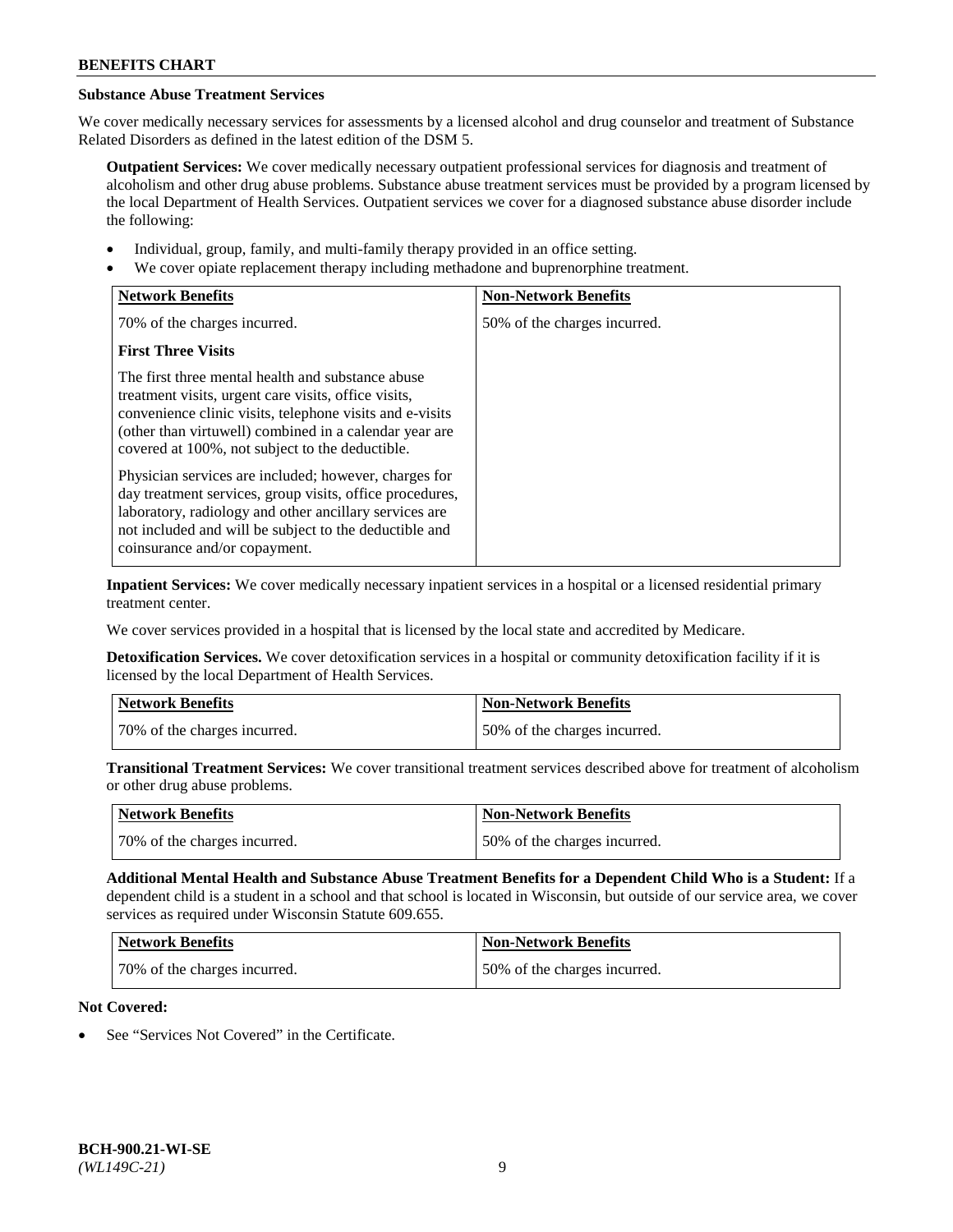## **CHIROPRACTIC SERVICES**

### **Covered Services:**

We cover chiropractic services for rehabilitative care. Chiropractic services are adjustments to any abnormal articulations of the human body, especially those of the spinal column, for the purpose of giving freedom of action to impinged nerves that may cause pain or deranged function.

Massage therapy which is performed in conjunction with other treatment/modalities by a chiropractor, is part of a prescribed treatment plan and is not billed separately is covered

| <b>Network Benefits</b>      | <b>Non-Network Benefits</b>  |
|------------------------------|------------------------------|
| 70% of the charges incurred. | 50% of the charges incurred. |

#### **Not Covered:**

- Massage therapy for the purpose of comfort or convenience of the Insured.
- See "Services Not Covered" in the Certificate.

### **CLINICAL TRIALS**

### **Covered Services:**

We cover certain routine services if you participate in a Phase I, Phase II, Phase III or Phase IV approved clinical trial that is conducted in relation to the prevention, detection, or treatment of cancer or other life-threatening disease or condition as defined in the Affordable Care Act. Approved clinical trials include (1) federally funded trials when the study or investigation is approved or funded by any of the federal agencies defined in the Public Health Services Act, section 2709 (d) (1) (A); (2) the study or investigation is conducted under an investigational new drug application reviewed by the Food and Drug Administration; and (3) the study or investigation is a drug trial that is exempt from having such an investigational new drug application. We cover routine patient costs for services that would be eligible under the Certificate and this Benefits Chart if the service were provided outside of a clinical trial.

| <b>Network Benefits</b>                                 | <b>Non-Network Benefits</b>                           |
|---------------------------------------------------------|-------------------------------------------------------|
| Coverage level is same as corresponding Network         | Coverage level is same as corresponding               |
| Benefits, depending on type of service provided such as | Non-Network Benefits, depending on type of service    |
| Office Visits for Illness or Injury, Inpatient or       | provided such as Office Visits for Illness or Injury, |
| <b>Outpatient Hospital Services.</b>                    | Inpatient or Outpatient Hospital Services.            |

### **Not Covered:**

- The investigative or experimental item, device or service itself.
- Items or services that are provided solely to satisfy data collection and analysis needs and that are not used in the direct clinical management of the patient.
- A service that is clearly inconsistent with widely accepted and established standards of care for a particular diagnosis.
- See "Services Not Covered" in the Certificate.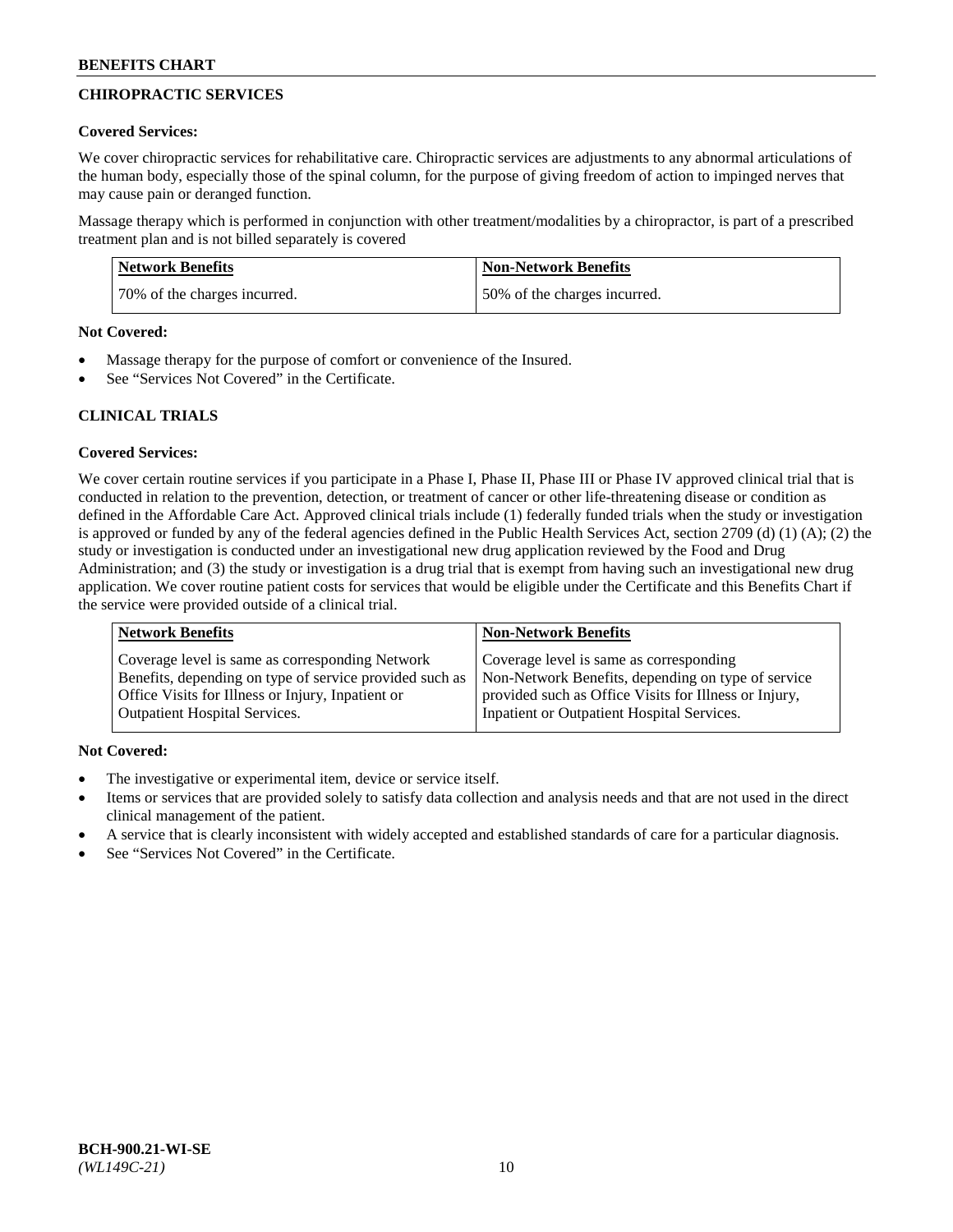## **DENTAL SERVICES**

### **Covered Services:**

We cover services as described below.

**Accidental Dental Services:** We cover dentally necessary services to treat and restore damage done to sound, natural, unrestored teeth as a result of an accidental injury. Coverage is for damage caused by external trauma to face and mouth only, not for cracked or broken teeth, which result from biting or chewing. We cover restorations, root canals, crowns and replacement of teeth lost that are directly related to the accident in which the Insured was involved. We cover initial exam, x-rays and palliative treatment including extractions, and other oral surgical procedures directly related to the accident. Subsequent treatment must be initiated within the policies time-frame and must be directly related to the accident. We do not cover restoration and replacement of teeth that are not "sound and natural" at the time of the accident.

Full mouth rehabilitations to correct occlusion (bite) and malocclusion (misaligned teeth not due to the accident) are not covered.

When an implant-supported dental prosthetic treatment is pursued, the accidental dental benefit will be applied to the prosthetic procedure. Benefits are limited to the amount that would be paid toward the placement of a removable dental prosthetic appliance that could be used in the absence of implant treatment. Care must be provided or pre-authorized by a HealthPartners dentist.

| Network Benefits             | <b>Non-Network Benefits</b>  |
|------------------------------|------------------------------|
| 70% of the charges incurred. | 50% of the charges incurred. |

For all accidental dental services, treatment and/or restoration must be initiated within six months of the date of the injury. Coverage is limited to the initial course of treatment and/or initial restoration. Services must be provided within 24 months of the date of injury to be covered.

### **Medical Referral Dental Services**

**Medically Necessary Outpatient Dental Services:** We cover medically necessary outpatient dental services. Coverage is limited to dental services required for treatment of an underlying medical condition, e.g., removal of teeth to complete radiation treatment for cancer of the jaw, cysts and lesions.

| <b>Network Benefits</b>      | <b>Non-Network Benefits</b>  |
|------------------------------|------------------------------|
| 70% of the charges incurred. | 50% of the charges incurred. |

**Medically Necessary Hospitalization and Anesthesia for Dental Care:** We cover medically necessary hospitalization for dental care. This is limited to charges incurred by an Insured who: (1) is a child under age  $5$ ; (2) is severely disabled; (3) has a medical condition, and requires hospitalization or general anesthesia for dental care treatment; or (4) is a child between ages 5 and 12 and care in dental offices has been attempted unsuccessfully and usual methods of behavior modification have not been successful, or when extensive amounts of restorative care, exceeding four appointments, are required. Coverage is limited to facility and anesthesia charges. Oral surgeon/dentist professional fees are not covered. The following are examples, though not all-inclusive, of medical conditions which may require hospitalization for dental services: severe asthma, severe airway obstruction or hemophilia. Hospitalization required due to the behavior of the Insured or due to the extent of the dental procedure is not covered.

| Network Benefits             | <b>Non-Network Benefits</b>  |
|------------------------------|------------------------------|
| 70% of the charges incurred. | 50% of the charges incurred. |

**Medical Complications of Dental Care:** We cover medical complications of dental care. Treatment must be medically necessary care and related to medical complications of non-covered dental care, including complications of the head, neck, or substructures.

| Network Benefits             | <b>Non-Network Benefits</b>  |
|------------------------------|------------------------------|
| 70% of the charges incurred. | 50% of the charges incurred. |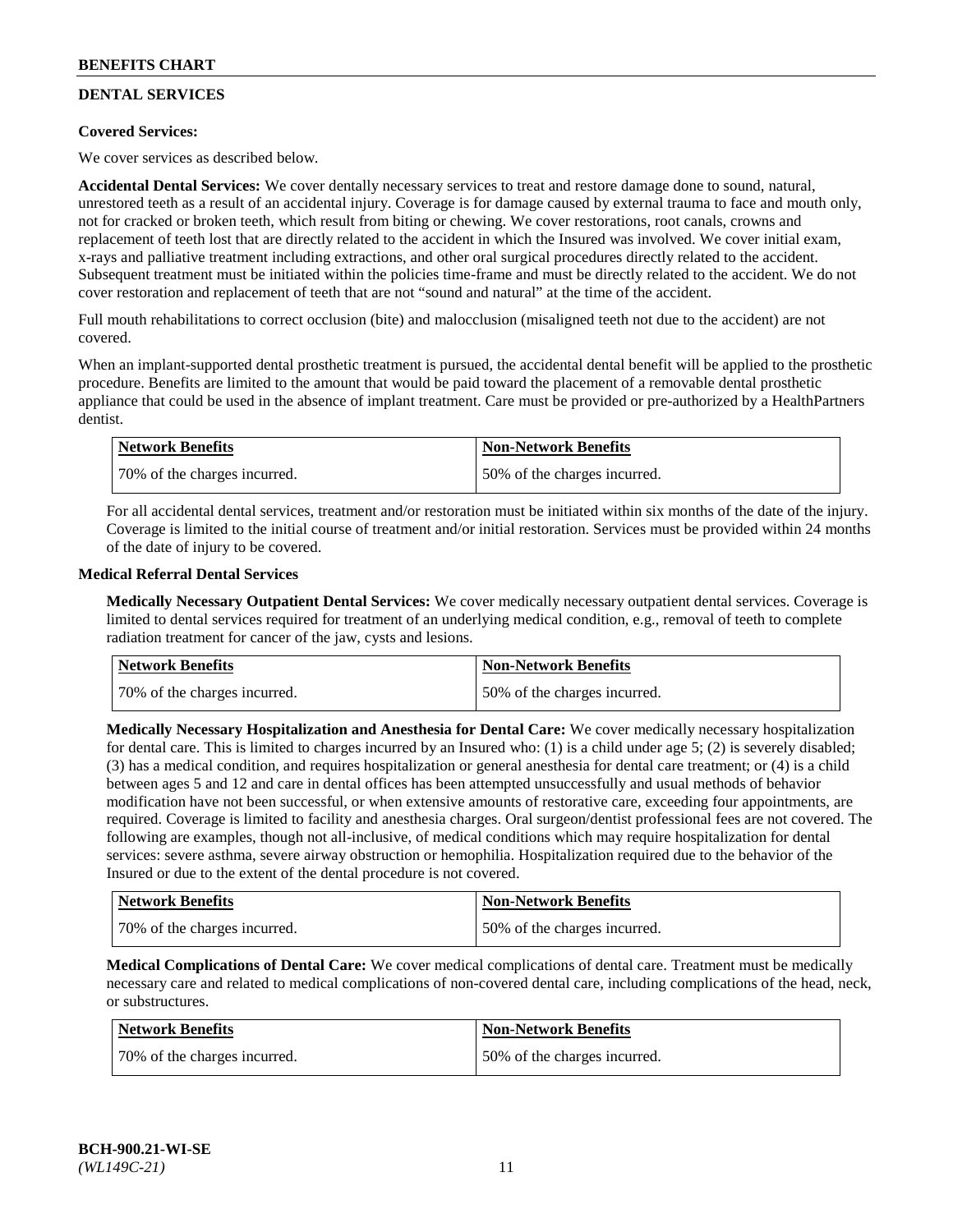**Oral Surgery:** We cover oral surgery. Coverage is limited to treatment of medical conditions requiring oral surgery, such as treatment of oral neoplasm, non-dental cysts, fracture of the jaws, trauma of the mouth and jaws, and any other oral surgery procedures provided as medically necessary dental services.

| <b>Network Benefits</b>      | <b>Non-Network Benefits</b>  |
|------------------------------|------------------------------|
| 70% of the charges incurred. | 50% of the charges incurred. |

**Treatment of Cleft Lip and Cleft Palate:** We cover treatment of cleft lip and cleft palate of a dependent child, including orthodontic treatment and oral surgery directly related to the cleft. Dental services which are not required for the treatment of cleft lip or cleft palate are not covered. If a dependent child covered under the Certificate and Benefits Chart is also covered under a dental plan which includes orthodontic services, that dental plan shall be considered primary for the necessary orthodontic services. Oral appliances are subject to the same copayment, conditions and limitations as durable medical equipment.

| <b>Network Benefits</b>                               | <b>Non-Network Benefits</b>                            |
|-------------------------------------------------------|--------------------------------------------------------|
| Coverage level is same as corresponding Network       | Coverage level is same as corresponding                |
| Benefits, depending on type of service provided, such | Non-Network Benefits, depending on type of service     |
| as Office Visits for Illness or Injury, Inpatient or  | provided, such as Office Visits for Illness or Injury, |
| Outpatient Hospital Services.                         | Inpatient or Outpatient Hospital Services.             |

**Treatment of Temporomandibular Disorder (TMD) and Craniomandibular Disorder (CMD):** We cover diagnostic procedures, surgical treatment and non-surgical treatment (including intraoral splint therapy devices) for temporomandibular disorder (TMD) and craniomandibular disorder (CMD), which is medically necessary care. Dental services which are not required to directly treat TMD or CMD are not covered.

| <b>Network Benefits</b>      | <b>Non-Network Benefits</b>  |
|------------------------------|------------------------------|
| 70% of the charges incurred. | 50% of the charges incurred. |

### **Not Covered:**

- Dental treatment, procedures or services not listed in this Benefits Chart.
- Accident-related dental services if treatment is: (1) provided to teeth which are not sound and natural; (2) to teeth which have been restored; (3) initiated beyond six months from the date of the injury; (4) received beyond the initial treatment or restoration; or (5) received beyond 24 months from the date of injury.
- Oral surgery to remove wisdom teeth.
- Orthognathic treatment or procedures and all related services.
- See "Services Not Covered" in the Certificate.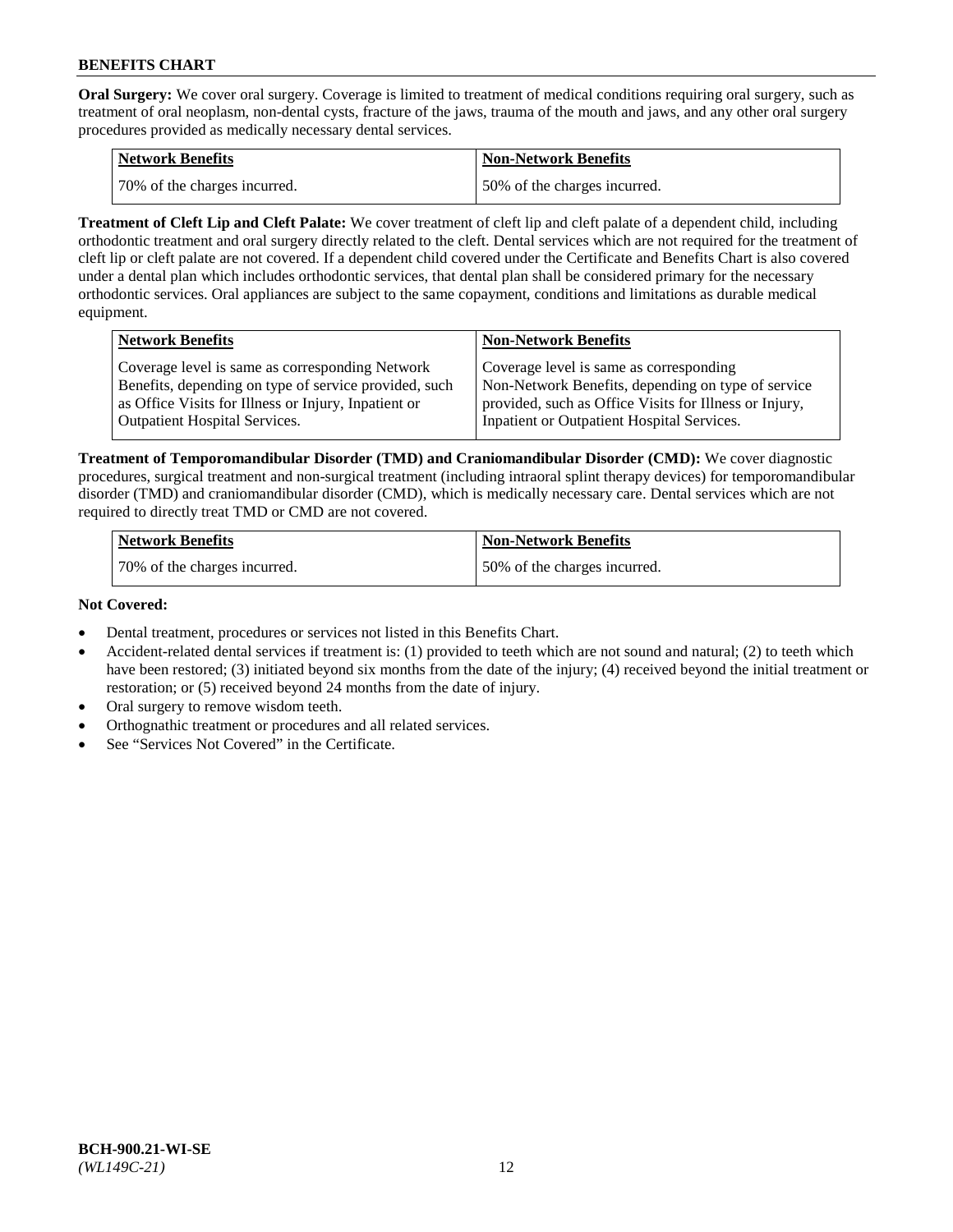## **DIAGNOSTIC IMAGING SERVICES**

### **Covered Services:**

We cover diagnostic imaging, when ordered by a provider and provided in a clinic or outpatient hospital facility.

For Network Benefits, non-emergent, scheduled outpatient Magnetic Resonance Imaging (MRI) and Computed Tomography (CT) must be provided at a designated facility. Your physician or facility will obtain or verify prior authorization for these services, as needed.

We cover services provided in a clinic or outpatient hospital facility. To see the benefit level for inpatient hospital or skilled nursing facility services, see benefits under "Inpatient Hospital and Skilled Nursing Facility Services".

### **Outpatient Magnetic Resonance Imaging (MRI) and Computed Tomography (CT)**

| <b>Network Benefits</b>      | <b>Non-Network Benefits</b>  |
|------------------------------|------------------------------|
| 70% of the charges incurred. | 50% of the charges incurred. |

### **All Other Outpatient Diagnostic Imaging Services**

#### **Services for Illness or Injury**

| Network Benefits             | <b>Non-Network Benefits</b>  |
|------------------------------|------------------------------|
| 70% of the charges incurred. | 50% of the charges incurred. |

### **Preventive Services (MRI/CT procedures are not considered preventive)**

Diagnostic imaging services associated with preventive services are covered at the benefit level shown in the "Preventive Services" section of this Benefits Chart.

### **Not Covered:**

See "Services Not Covered" in the Certificate.

## **DURABLE MEDICAL EQUIPMENT, PROSTHETICS, ORTHOTICS AND SUPPLIES**

#### **Covered Services:**

We cover equipment and services, as described below.

We cover durable medical equipment and services, prosthetics, orthotics and supplies, subject to the limitations below, including certain disposable supplies, enteral feedings and the following diabetic supplies and equipment: glucose monitors, insulin pumps limited to the purchase of one pump per year, syringes, blood and urine test strips and other diabetic supplies as deemed medically appropriate and necessary, for Insureds with gestational, Type I or Type II diabetes.

We cover external hearing aids, cochlear implants, and related treatment prescribed by a physician or by a licensed audiologist for Insureds under 18 years of age who have hearing loss.

We also cover basic hearing aids for Insureds age 18 or older for the correction of a hearing impairment.

Osseointegrated or bone-anchored hearing aids are only covered for Insureds who have hearing loss that is not correctable by any other procedure.

Hearing aids are limited to one basic, standard hearing aid for each ear every three years.

A basic hearing aid is defined as a hearing device that consists of a microphone, amplifier, volume control, battery and receiver, which is up to date using the latest technology. It does not include upgrades above and beyond the functionality of a basic hearing aid, including, but not limited to, hearing improvements for group settings, background noise, Bluetooth/remote control functionality, or extended warranties. Charges for upgrades above the cost of a basic, standard hearing aid are not covered.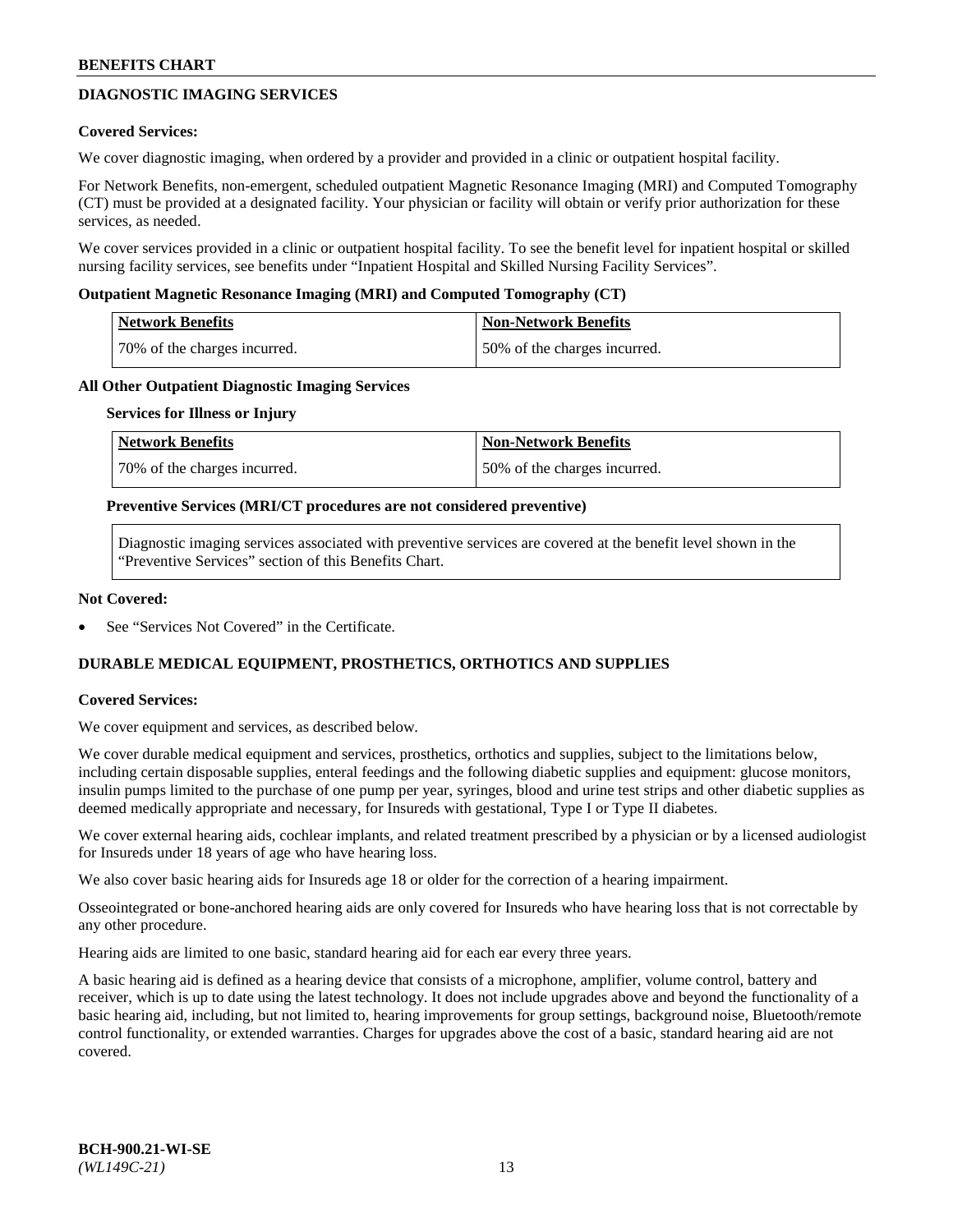### **Diabetic Supplies Purchased at a Pharmacy**

| <b>Network Benefits</b>                                    | <b>Non-Network Benefits</b>  |
|------------------------------------------------------------|------------------------------|
| 70% of the charges incurred.<br>Deductible does not apply. | 50% of the charges incurred. |

#### **Diabetic Supplies Purchased from a Non-Pharmacy Provider**

| <b>Network Benefits</b>                                              | <b>Non-Network Benefits</b>  |
|----------------------------------------------------------------------|------------------------------|
| 70% of the charges incurred if purchased from an<br>approved vendor. | 50% of the charges incurred. |

#### **Special Dietary Treatment for Phenylketonuria (PKU) if it meets our medical coverage criteria**

| Network Benefits                                           | <b>Non-Network Benefits</b>  |
|------------------------------------------------------------|------------------------------|
| 70% of the charges incurred.<br>Deductible does not apply. | 50% of the charges incurred. |

### **Oral Amino Acid Based Elemental Formula if it meets our Medical Coverage Criteria**

| Network Benefits             | <b>Non-Network Benefits</b>  |
|------------------------------|------------------------------|
| 70% of the charges incurred. | 50% of the charges incurred. |

### **All Other Durable Medical Equipment, Prosthetics, Orthotics and Supplies**

| <b>Network Benefits</b>      | <b>Non-Network Benefits</b>  |
|------------------------------|------------------------------|
| 70% of the charges incurred. | 50% of the charges incurred. |

#### **Limitations:**

Coverage of durable medical equipment is limited by the following:

- No more than a 93-day supply of diabetic supplies are covered and dispensed at a time.
- Payment will not exceed the cost of an alternate piece of equipment or service that is effective and medically necessary.
- For prosthetic benefits, other than oral appliances for cleft lip and cleft palate, payment will not exceed the cost of an alternate piece of equipment or service that is effective, medically necessary and enables Insureds to conduct standard
- activities of daily living. We reserve the right to determine if an item will be approved for rental vs. purchase.
- We require that certain diabetic supplies and equipment be purchased at a pharmacy.
- Diabetic supplies and equipment are limited to certain models and brands.
- Durable medical equipment and supplies must be obtained or repaired by approved vendors.
- Covered services and supplies are based on established medical policies which are subject to periodic review and modification by the medical or dental directors. Our medical policy for diabetic supplies includes information on our required models and brands. These medical policies (medical coverage criteria) are available by calling Member Services, or logging on to your "*my*HealthPartners" account a[t healthpartners.com.](https://www.healthpartners.com/hp/index.html)

### **Not Covered:**

Items which are not eligible for coverage include, but are not limited to:

- Replacement or repair of any covered items, if the items are (i) damaged or destroyed by misuse, abuse or carelessness, (ii) lost; or (iii) stolen.
- Duplicate or similar items.
- Labor and related charges for repair of any covered items which are more than the cost of replacement by an approved vendor.
- Sales tax, mailing, delivery charges, service call charges.
- Items which are primarily educational in nature or for hygiene, vocation, comfort, convenience or recreation.
- Communication aids or devices: equipment to create, replace or augment communication abilities including, but not limited to, speech processors, receivers, communication boards, or computer or electronic assisted communication.

#### **BCH-900.21-WI-SE**  *(WL149C-21)* 14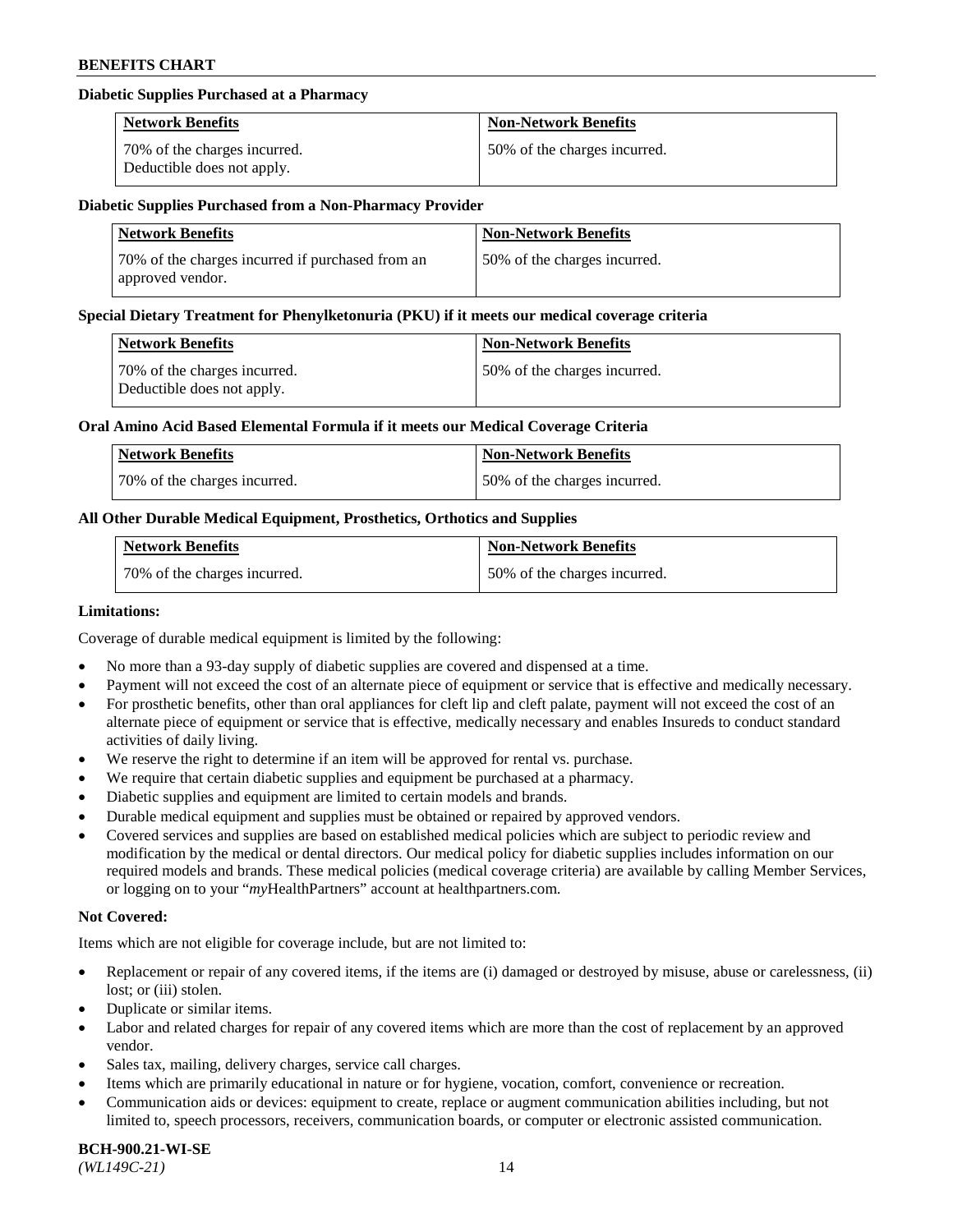- Implantable and osseointegrated or bone-anchored hearing aids and their fitting, except as specifically described in this Benefits Chart. This exclusion does not apply to cochlear implants.
- Eyeglasses, contact lenses and their fitting, measurement and adjustment, except as specifically described in this Benefits Chart.
- Hair prostheses (wigs).
- Household equipment which primarily has customary uses other than medical, such as, but not limited to, exercise cycles, air purifiers, central or unit air conditioners, water purifiers, non-allergenic pillows, mattresses or waterbeds.
- Household fixtures including, but not limited to, escalators or elevators, ramps, swimming pools and saunas.
- Modifications to the structure of the home including, but not limited to, wiring, plumbing or charges for installation of equipment.
- Vehicle, car or van modifications including, but not limited to, hand brakes, hydraulic lifts and car carrier.
- Rental equipment while owned equipment is being repaired by non-contracted vendors, beyond one month rental of medically necessary equipment.
- Other equipment and supplies, including but not limited to assistive devices, that we determine are not eligible for coverage.
- See "Services Not Covered" in the Certificate.

## **EMERGENCY AND URGENTLY NEEDED CARE SERVICES**

### **Covered Services:**

We cover services for emergency care and urgently needed care if the services are otherwise eligible for coverage under the Certificate.

**Urgently Needed Care.** These are services to treat an unforeseen illness or injury that:

- are required in order to prevent a serious deterioration in your health; and
- cannot be delayed until the next available clinic or office hours.

| <b>Network Benefits</b>                                                                                                                                                                                                                                                            | <b>Non-Network Benefits</b> |
|------------------------------------------------------------------------------------------------------------------------------------------------------------------------------------------------------------------------------------------------------------------------------------|-----------------------------|
| 70% of the charges incurred.                                                                                                                                                                                                                                                       | See Network Benefits.       |
| <b>First Three Visits</b>                                                                                                                                                                                                                                                          |                             |
| The first three mental health and substance abuse<br>treatment visits, urgent care visits, office visits,<br>convenience clinic visits, telephone visits and e-visits<br>(other than virtuwell) combined in a calendar year are<br>covered at 100%, not subject to the deductible. |                             |
| Physician services are included; however, charges for<br>day treatment services, group visits, office procedures,<br>laboratory, radiology and other ancillary services are<br>not included and will be subject to the deductible and<br>coinsurance and/or copayment.             |                             |

**Emergency Care.** These are services to treat:

- the sudden, unexpected onset of illness or injury which, if left untreated or unattended until the next available clinic or office hours, would result in hospitalization; or
- a condition requiring professional health services immediately necessary to preserve life or stabilize health.

When reviewing claims for coverage of emergency services, our medical director will take into consideration a reasonable layperson's belief that the circumstances required immediate medical care that could not wait until the next working day or next available clinic appointment.

### **Emergency Care in a Hospital Emergency Room, including Professional Services of a Physician**

| <b>Network Benefits</b>      | Non-Network Benefits  |
|------------------------------|-----------------------|
| 70% of the charges incurred. | See Network Benefits. |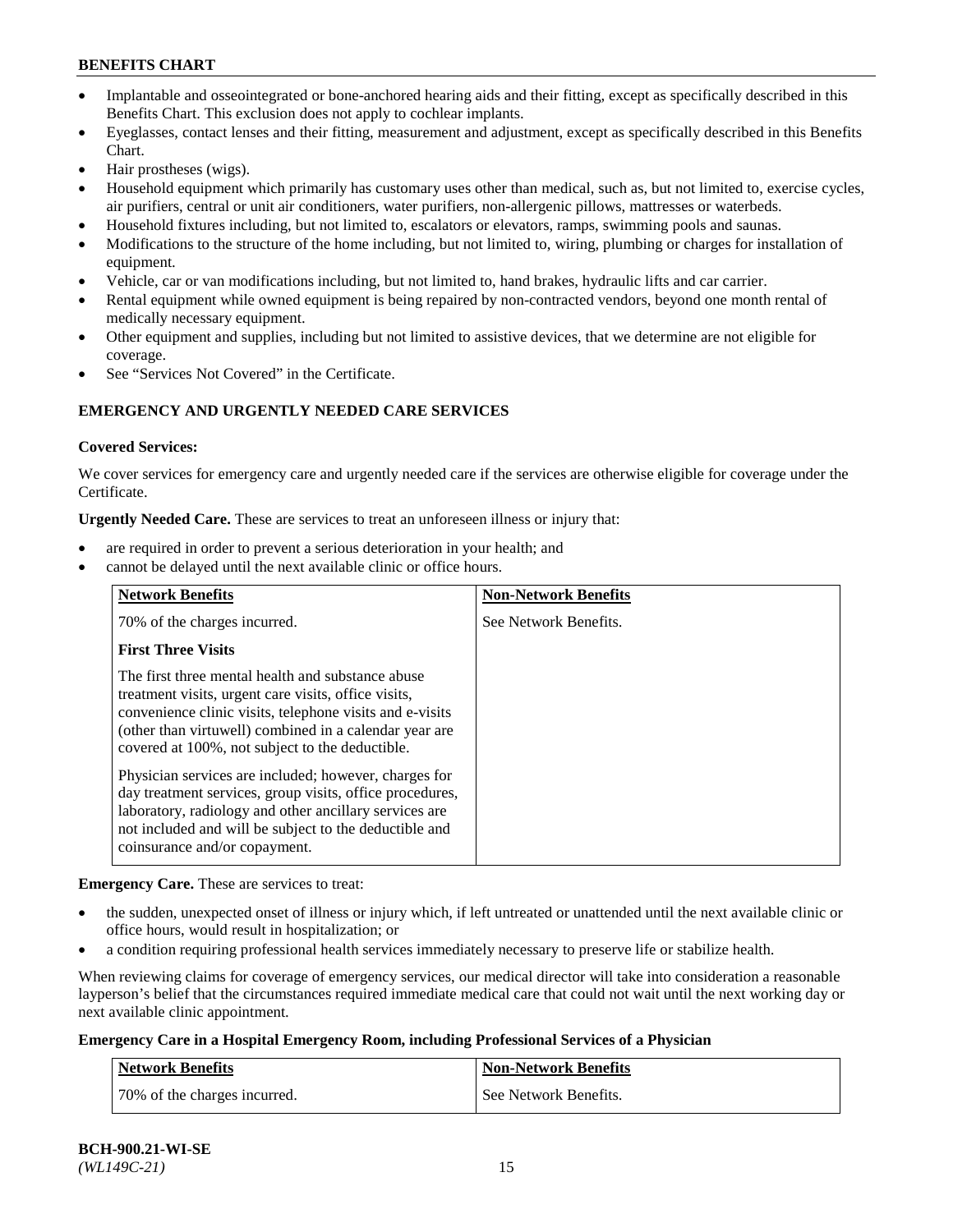### **Inpatient Emergency Care in a Hospital**

| <b>Network Benefits</b>      | <b>Non-Network Benefits</b> |
|------------------------------|-----------------------------|
| 70% of the charges incurred. | See Network Benefits.       |

### **Not Covered:**

See "Services Not Covered" in the Certificate.

### **GENE THERAPY**

#### **Covered Services:**

We cover gene therapy treatment if it meets our medical coverage criteria.

| <b>Network Benefits</b>                                                                                                                                                                                 | <b>Non-Network Benefits</b> |
|---------------------------------------------------------------------------------------------------------------------------------------------------------------------------------------------------------|-----------------------------|
| Coverage level is same as corresponding Network<br>Benefits, depending on type of service provided such as<br>Office Visits for Illness or Injury, Inpatient or<br><b>Outpatient Hospital Services.</b> | No coverage.                |

#### **Limitations:**

- Gene therapy must be provided by a designated provider.
- Specific types of gene therapy are limited to therapies and conditions specified in our medical coverage criteria.

### **Not Covered:**

See "Services Not Covered" in the Certificate.

## **HEALTH EDUCATION**

#### **Covered Services:**

We cover education for preventive services and education for the management of chronic health problems (such as diabetes).

| <b>Network Benefits</b>                                     | <b>Non-Network Benefits</b>  |
|-------------------------------------------------------------|------------------------------|
| 100% of the charges incurred.<br>Deductible does not apply. | 50% of the charges incurred. |

#### **Not Covered:**

See "Services Not Covered" in the Certificate.

## **HOME-BASED HEALTH ASSESSMENT PROGRAM**

#### **Covered Services:**

If you meet our criteria for coverage, you may qualify for our home-based comprehensive health risk assessment program. The program covers a health assessment with a designated nurse practitioner.

| <b>Network Benefits</b>                                     | Non-Network Benefits |
|-------------------------------------------------------------|----------------------|
| 100% of the charges incurred.<br>Deductible does not apply. | No coverage.         |

### **Not Covered:**

• See "Services Not Covered" in the Certificate.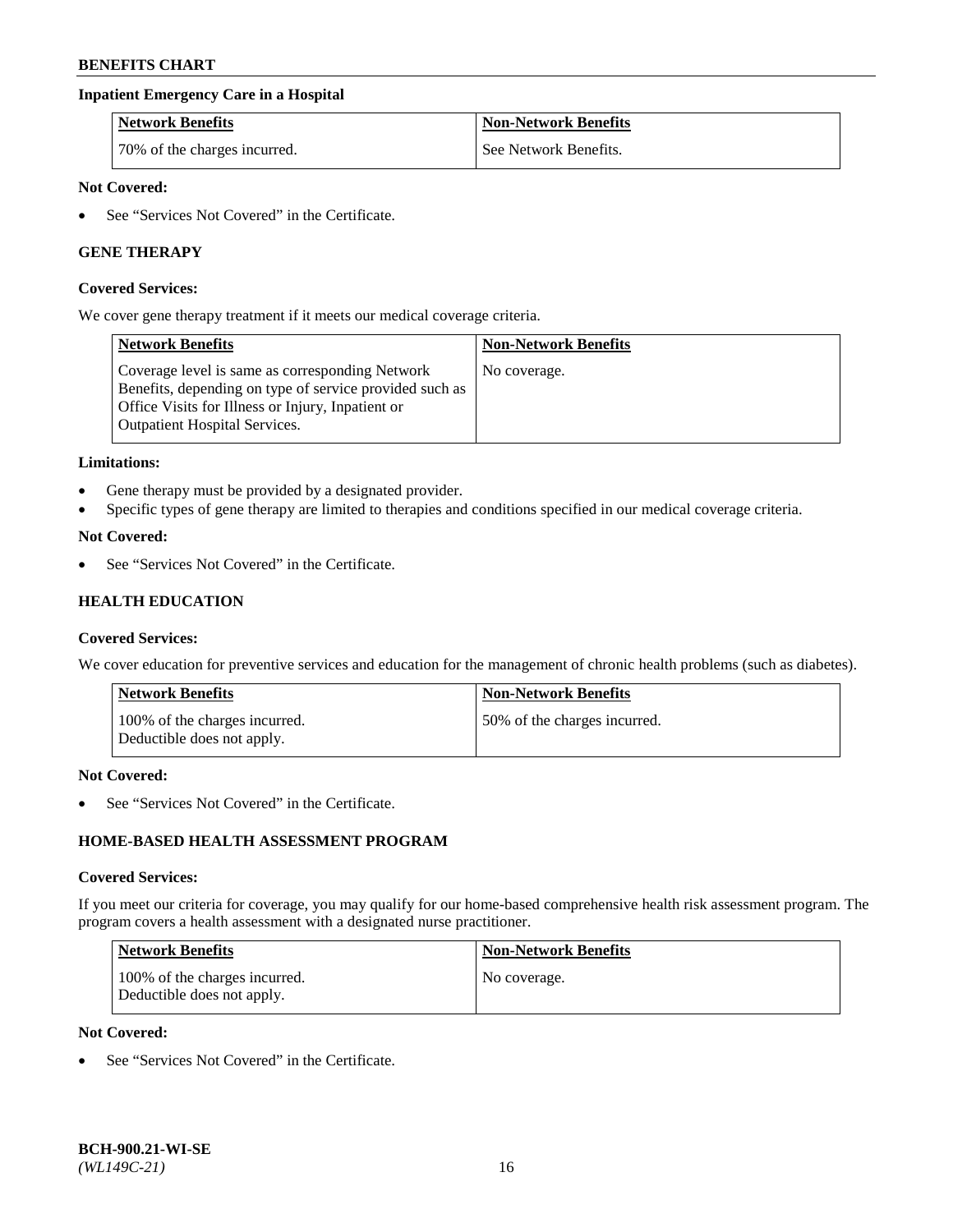## **HOME HEALTH SERVICES**

### **Covered Services:**

We cover skilled nursing services, physical therapy, occupational therapy, speech therapy, respiratory therapy and other therapeutic services, non-routine prenatal and postnatal services, routine postnatal well child visits, as described in our medical coverage criteria, phototherapy services for newborns, home health aide services and other eligible home health services when provided in your home, if you are homebound (i.e., unable to leave home without considerable effort due to a medical condition). Lack of transportation does not constitute homebound status. For phototherapy services for newborns and high risk prenatal services, supplies and equipment are included.

We cover total parenteral nutrition/intravenous ("TPN/IV") therapy, equipment, supplies and drugs in connection with IV therapy. IV line care kits are covered under Durable Medical Equipment.

We cover palliative care benefits. Palliative care includes symptom management, education and establishing goals of care. We waive the requirement that you be homebound for a limited number of home visits for palliative care (as shown in this Benefits Chart), if you have a life-threatening, non-curable condition which has a prognosis of survival of two years or less. Additional palliative care visits are eligible under the home health services benefit if you are homebound and meet all other requirements defined in this section.

You do not need to be homebound to receive total parenteral nutrition/intravenous ("TPN/IV") therapy.

Home health services are eligible and covered only when:

- medically necessary; and
- provided as rehabilitative care, terminal care or maternity care; and
- ordered by a physician, and included in the written home care plan.

### **Physical Therapy, Occupational Therapy, Speech Therapy, Respiratory Therapy, Home Health Aide Services and Palliative Care**

| Network Benefits             | <b>Non-Network Benefits</b>  |
|------------------------------|------------------------------|
| 70% of the charges incurred. | 50% of the charges incurred. |

### **TPN/IV Therapy, Skilled Nursing Services, Non-Routine Prenatal/Postnatal Services, and Phototherapy**

| Network Benefits             | <b>Non-Network Benefits</b>  |
|------------------------------|------------------------------|
| 70% of the charges incurred. | 50% of the charges incurred. |

Each 24-hour visit (or shifts up to 24-hour visits) equals one visit and counts toward the Maximum visits for all other services shown below. Any visit that lasts less than 24 hours regardless of the length of the visit, will count as one visit toward the Maximum visits for all other services shown below. All visits must be medically necessary and benefit eligible.

#### **Routine Prenatal/Postnatal Services and Child Health Supervision Services**

| Network Benefits                                            | <b>Non-Network Benefits</b>  |
|-------------------------------------------------------------|------------------------------|
| 100% of the charges incurred.<br>Deductible does not apply. | 50% of the charges incurred. |

### **Maximum Visits for Palliative Care**

If you are eligible to receive palliative care in the home and you are not homebound, there is a maximum of 12 visits per calendar year.

### **Maximum Visits for All Services Other Than Palliative Care**

| Network Benefits             | Non-Network Benefits         |
|------------------------------|------------------------------|
| 60 visits per calendar year. | 30 visits per calendar year. |

Each visit provided under the Network Benefits and Non-Network Benefits counts toward the maximums shown under both Maximum visits sections. The routine postnatal well child visits do not count toward the visit limit.

#### **BCH-900.21-WI-SE**  *(WL149C-21)* 17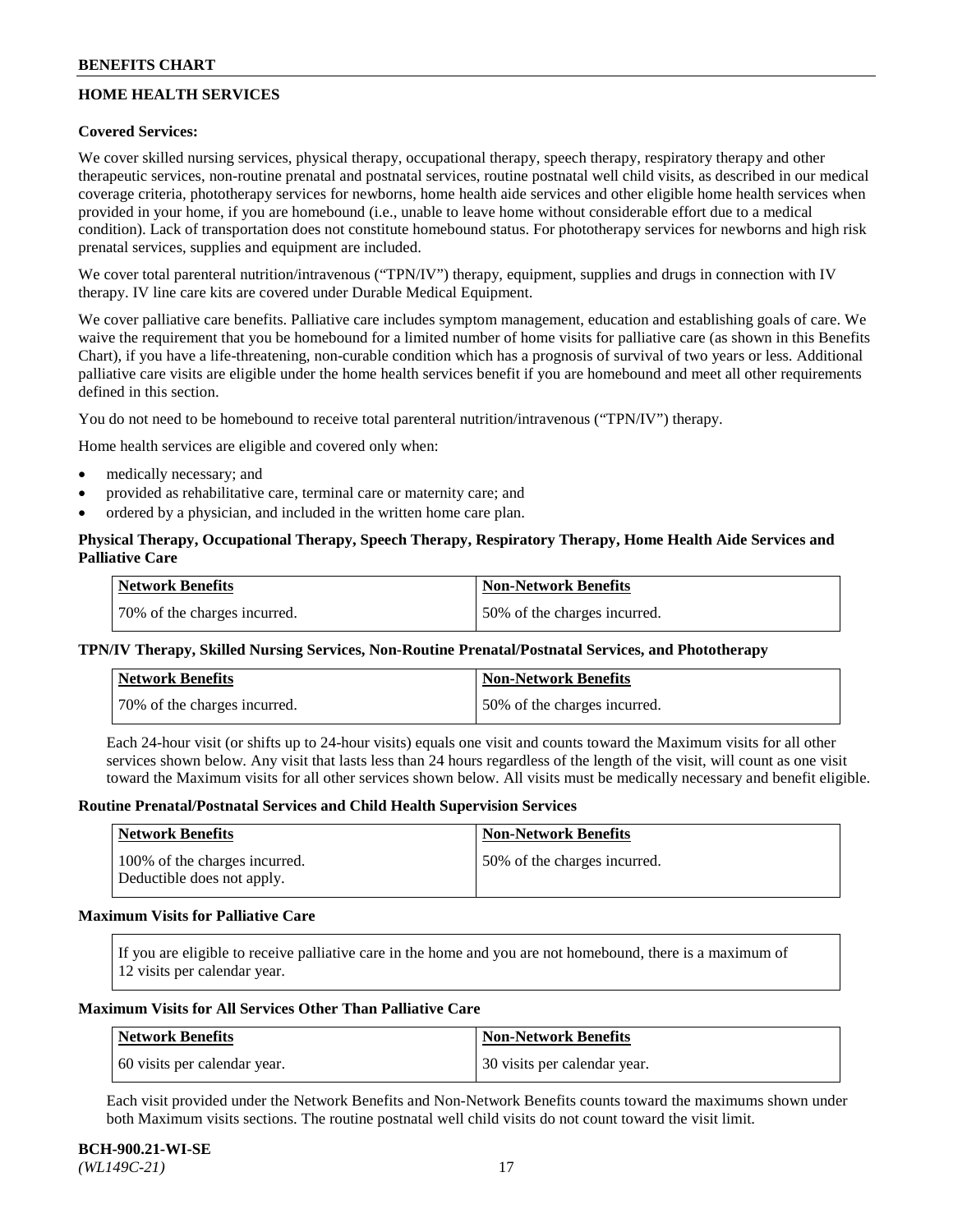### **Limitations:**

- Home health services are not provided as a substitute for a primary caregiver in the home or as relief (respite) for a primary caregiver in the home. We will not reimburse family members or residents in your home for the above services.
- A service shall not be considered a skilled nursing service merely because it is performed by, or under the direct supervision of, a licensed nurse. Where a service (such as tracheotomy suctioning or ventilator monitoring) or like services, can be safely and effectively performed by a non-medical person (or self-administered), without the direct supervision of a licensed nurse, the service shall not be regarded as a skilled nursing service, whether or not a skilled nurse actually provides the service. The unavailability of a competent person to provide a non-skilled service shall not make it a skilled service when a skilled nurse provides it. Only the skilled nursing component of so-called "blended" services (i.e. services which include skilled and non-skilled components) are covered under this Benefits Chart.

### **Not Covered:**

- Financial or legal counseling services.
- Housekeeping or meal services in your home.
- Private duty nursing services.
- Services provided by a family member or enrollee, or a resident in the enrollee's home.
- Vocational rehabilitation and recreational or educational therapy. Recreation therapy is therapy provided solely for the purpose of recreation, including, but not limited to: (a) requests for physical therapy or occupational therapy to improve athletic ability, and (b) braces or guards to prevent sports injuries.
- See "Services Not Covered" in the Certificate.

## **HOME HOSPICE SERVICES**

### **Applicable Definitions:**

**Part-time.** This is up to two hours of service per day, more than two hours is considered continuous care.

**Continuous Care.** This is from two to twelve hours of service per day provided by a registered nurse, licensed practical nurse, or home health aide, during a period of crisis in order to maintain a terminally ill patient at home.

**Appropriate Facility.** This is a nursing home, hospice residence, or other inpatient facility.

**Custodial Care Related to Hospice Services.** This means providing assistance in the activities of daily living and the care needed by a terminally ill patient which can be provided by primary caregiver (i.e., family member or friend) who is responsible for the patient's home care.

### **Covered Services:**

**Home Hospice Program.** We cover the services described below if you are terminally ill and accepted as a home hospice program participant. You must meet the eligibility requirements of the program, and elect to receive services through the home hospice program. The services will be provided in your home, with inpatient care available when medically necessary as described below. If you elect to receive hospice services, you do so in lieu of curative treatment for your terminal illness for the period you are enrolled in the home hospice program.

**Eligibility:** In order to be eligible to be enrolled in the home hospice program, you must: (1) be a terminally ill patient (prognosis of six months or less); (2) have chosen a palliative treatment focus (i.e., emphasizing comfort and supportive services rather than treatment attempting to cure the disease or condition); and (3) continue to meet the terminally ill prognosis as reviewed by our medical director or his or her designee over the course of care. You may withdraw from the home hospice program at any time.

**Eligible Services:** Hospice services include the following services provided in accordance with an approved hospice treatment plan.

- Home Health Services:
	- o Part-time care provided in your home by an interdisciplinary hospice team (which may include a physician, nurse, social worker, and spiritual counselor) and medically necessary home health services are covered.
	- o One or more periods of continuous care in your home or in a setting which provides day care for pain or symptom management, when medically necessary, will be covered.
- Inpatient Services: We cover medically necessary inpatient services.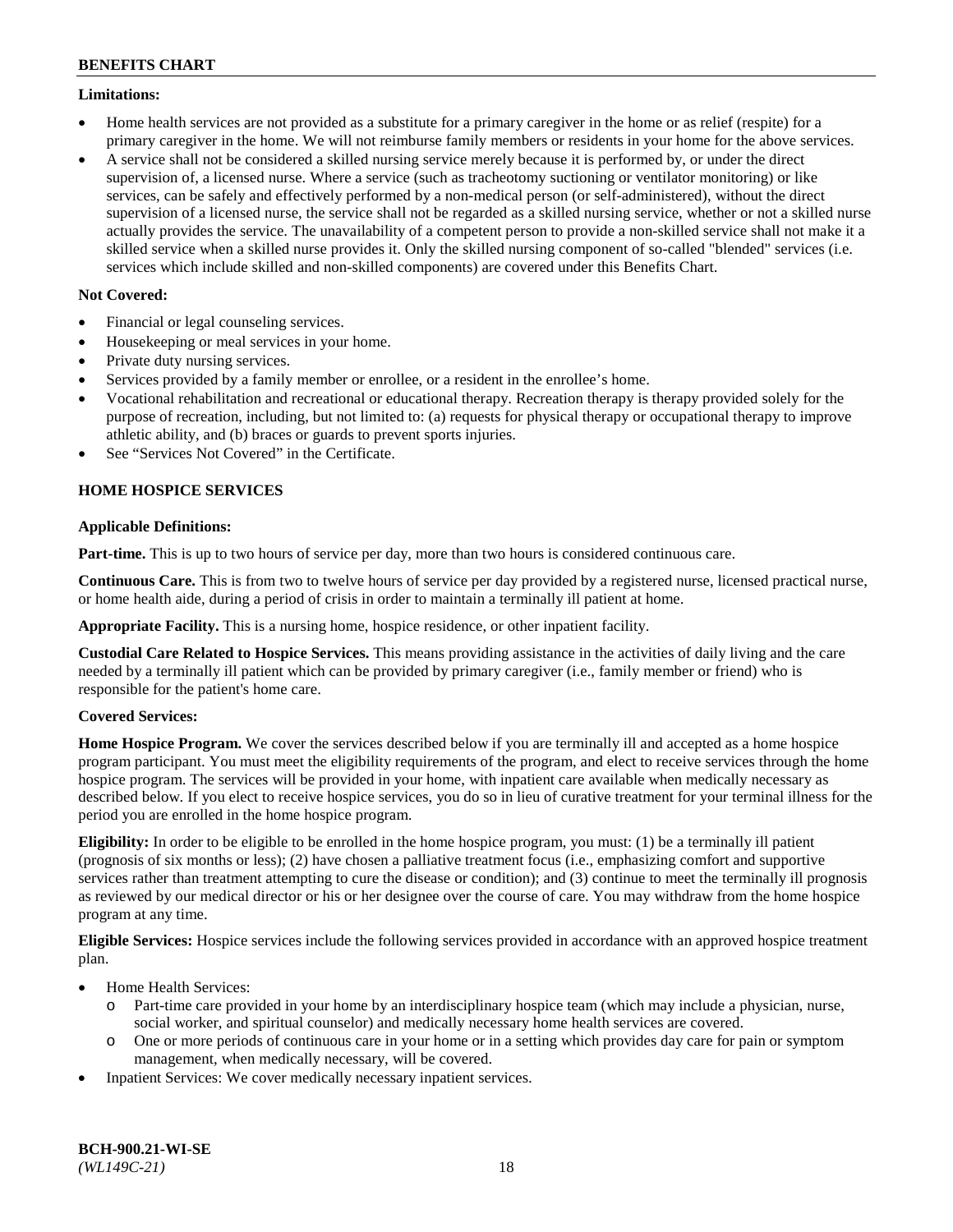- Other Services:
	- Respite care is covered for care in your home or in an appropriate facility, to give your primary caregivers (i.e., family members or friends) rest and/or relief when necessary in order to maintain a terminally ill patient at home.
	- o Medically necessary medications for pain and symptom management.
	- o Semi-electric hospital beds and other durable medical equipment are covered.
	- Emergency and non-emergency care is covered.

| Network Benefits             | Non-Network Benefits         |
|------------------------------|------------------------------|
| 70% of the charges incurred. | 50% of the charges incurred. |

Respite care is limited to 5 days per episode, and respite care and continuous care combined are limited to 30 days.

### **Not Covered:**

- Financial or legal counseling services.
- Housekeeping or meal services in your home.
- Custodial or maintenance care related to hospice services, whether provided in the home or in a nursing home.
- Any service not specifically described as covered services under this home hospice services benefits.
- Any services provided by members of your family or residents in your home.
- See "Services Not Covered" in the Certificate.

## **HOSPITAL AND SKILLED NURSING FACILITY SERVICES**

### **Covered Services:**

We cover services as described below.

## **Medical or Surgical Hospital Services**

**Inpatient Hospital Services:** We cover the following medical or surgical services, for the treatment of acute illness or injury, which require the level of care only provided in an acute care facility. These services must be authorized by a physician.

Inpatient hospital services include: room and board; the use of operating or maternity delivery rooms; intensive care facilities; newborn nursery facilities; general nursing care, anesthesia, laboratory and diagnostic imaging services, radiation therapy, physical therapy, prescription drugs or other medications administered during treatment, blood and blood products (unless replaced), and blood derivatives, and other diagnostic or treatment related hospital services; physician and other professional medical and surgical services provided while in the hospital, including gender reassignment surgery that meets medical coverage criteria.

We cover, following a vaginal delivery, a minimum of 48 hours of inpatient care for the mother and newborn child. We cover, following a caesarean section delivery, a minimum of 96 hours of inpatient care for the mother and newborn child.

Group health plans and health insurance issuers generally may not, under Federal law, restrict benefits for any hospital length of stay in connection with childbirth for the mother of newborn child to less than 48 hours following a vaginal delivery, or less than 96 hours following a caesarean section. However, Federal law generally does not prohibit the mother's or newborn's attending provider, after consulting with the mother, from discharging the mother or her newborn earlier than 48 hours (or 96 hours as applicable). In any case plans and issuers may not, under Federal law, require that a provider obtain authorization from the plan or the insurance issuer for prescribing a length of stay not in excess of 48 hours (or 96 hours).

| Network Benefits             | Non-Network Benefits         |
|------------------------------|------------------------------|
| 70% of the charges incurred. | 50% of the charges incurred. |

Each Insured's admission or confinement, including that of a newborn child, is separate and distinct from the admission or confinement of any other Insured.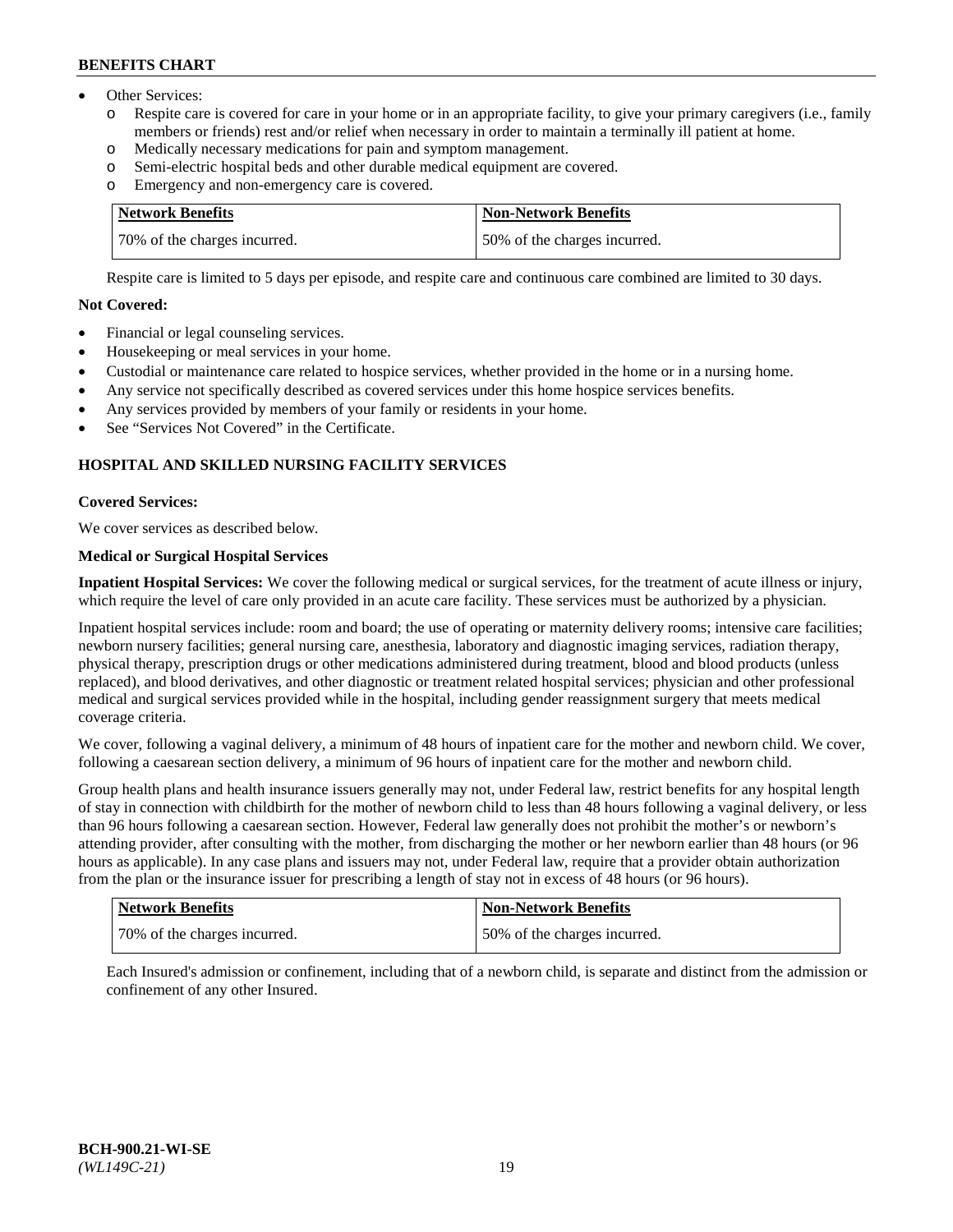**Outpatient Hospital, Ambulatory Care or Surgical Facility Services:** We cover the following medical and surgical services, for diagnosis or treatment of illness or injury on an outpatient basis. These services must be authorized by a physician.

Outpatient services include: use of operating rooms, maternity delivery rooms or other outpatient departments, rooms or facilities; and the following outpatient services: general nursing care, anesthesia, laboratory and diagnostic imaging services, radiation therapy, physical therapy, drugs administered during treatment, blood and blood products (unless replaced), and blood derivatives, and other diagnostic or treatment related outpatient services; physician and other professional medical and surgical services provided while an outpatient, including colonoscopies (starting at age 50, or under age 50 for people at high risk of colorectal cancer), and gender reassignment surgery that meets medical coverage criteria.

For Network Benefits, non-emergent, scheduled outpatient Magnetic Resonance Imaging (MRI) and Computed Tomography (CT) must be provided at a designated facility. Your physician or facility will obtain or verify prior authorization for these services, as needed.

To see the benefit level for diagnostic imaging services, laboratory services and physical therapy, see benefits under Diagnostic Imaging Services, Laboratory Services and Physical Therapy in this Benefits Chart.

| <b>Network Benefits</b>      | <b>Non-Network Benefits</b>  |
|------------------------------|------------------------------|
| 70% of the charges incurred. | 50% of the charges incurred. |

### **Skilled Nursing Facility Care:**

We cover room and board, daily skilled nursing and related ancillary services for post-acute treatment and rehabilitative care of illness or injury that meets medical coverage criteria. Rehabilitation services are limited to services where significant measurable progress is expected to occur within a reasonable period of time.

| <b>Network Benefits</b>                      | <b>Non-Network Benefits</b>                  |
|----------------------------------------------|----------------------------------------------|
| 70\% of the charges incurred.                | 150% of the charges incurred.                |
| Limited to a 30 day maximum per confinement. | Limited to a 30 day maximum per confinement. |

Each day of services provided under the Network Benefits and Non-Network Benefits, combined, applies toward the maximum shown above.

#### **Not Covered:**

- Services for items for personal convenience, such as television rental, are not covered.
- See "Services Not Covered" in the Certificate.

### **INFERTILITY SERVICES**

#### **Covered Services:**

We cover the diagnosis of infertility. These services include diagnostic procedures and tests provided in connection with an infertility evaluation, office visits and consultations to diagnose infertility.

| <b>Network Benefits</b>      | <b>Non-Network Benefits</b>  |
|------------------------------|------------------------------|
| 70% of the charges incurred. | 50% of the charges incurred. |

Coverage is limited to office visits and consultations to diagnose infertility. Treatment is not covered.

#### **Not Covered:**

- Treatment of infertility, including, but not limited to, office visits, laboratory, diagnostic imaging services, and drugs for the treatment of infertility; assisted reproduction, including, but not limited to, gamete intrafallopian tube transfer (GIFT), zygote intrafallopian tube transfer (ZIFT) intracytoplasmic sperm injection (ICSI), and/or in-vitro fertilization (IVF), and all charges associated with such procedures; reversal of sterilization; artificial insemination; and sperm, ova or embryo acquisition, retrieval or storage; however, we cover office visits and consultations to diagnose infertility.
- Services related to the establishment of surrogate pregnancy and fees for a surrogate.
- See "Services Not Covered" in the Certificate.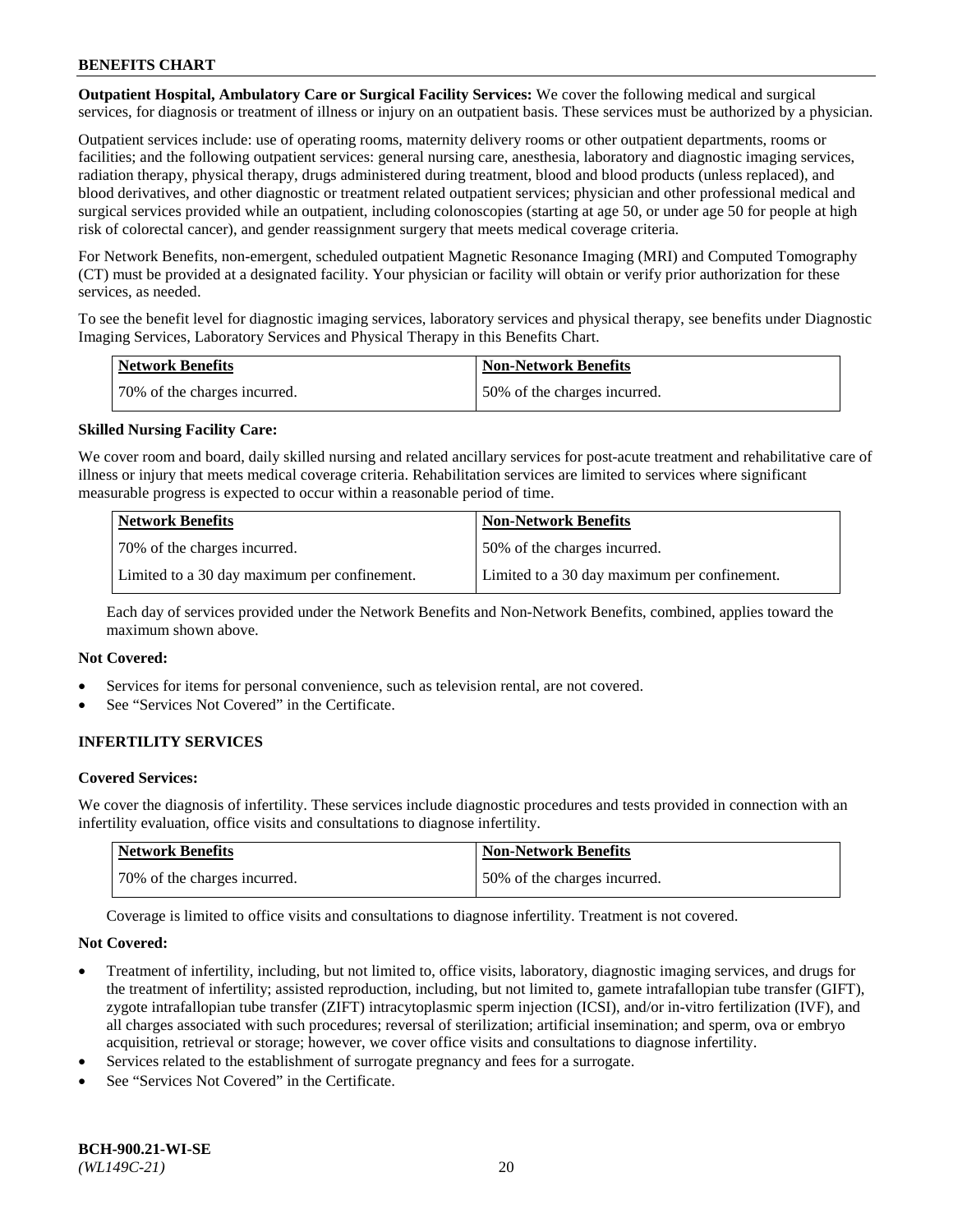## **LABORATORY SERVICES**

### **Covered Services:**

We cover laboratory tests when ordered by a provider and provided in a clinic or outpatient hospital facility. This includes blood tests to detect lead exposure in children between the ages of 6 months and 72 months.

To see the benefit level for inpatient hospital or skilled nursing facility services, see benefits under "Inpatient Hospital and Skilled Nursing Facility Services" in this Benefits Chart.

**Prostate-specific antigen (PSA) test coverage.** We cover prostate cancer screening for men 40 years of age or over who are symptomatic or in a high-risk category and for all men 50 years of age or older. Coverage includes a prostate-specific antigen blood test and a digital rectal examination.

| Network Benefits             | <b>Non-Network Benefits</b>  |
|------------------------------|------------------------------|
| 70% of the charges incurred. | 50% of the charges incurred. |

### **All other laboratory services**

## **Services for Illness or Injury**

| <b>Network Benefits</b>      | Non-Network Benefits         |
|------------------------------|------------------------------|
| 70% of the charges incurred. | 50% of the charges incurred. |

### **Preventive Services**

Laboratory services associated with preventive services are covered at the benefit level shown in the "Preventive Services" section of this Benefits Chart.

### **Not Covered:**

See "Services Not Covered" in the Certificate.

### **MASTECTOMY RECONSTRUCTION BENEFIT**

#### **Covered Services:**

We cover reconstruction of the breast on which the mastectomy has been performed; surgery and reconstruction of the other breast to produce symmetrical appearance, and prostheses and physical complications of all stages of mastectomy, including lymphedemas.

| <b>Network Benefits</b>                               | <b>Non-Network Benefits</b>                           |
|-------------------------------------------------------|-------------------------------------------------------|
| Coverage level is same as corresponding Network       | Coverage level is same as corresponding Non-Network   |
| Benefits, depending on type of service provided, such | Benefits, depending on type of service provided, such |
| as Office Visits for Illness or Injury, Inpatient or  | as Office Visits for Illness or Injury, Inpatient or  |
| Outpatient Hospital Services.                         | <b>Outpatient Hospital Services.</b>                  |

#### **Not Covered:**

See "Services Not Covered" in the Certificate.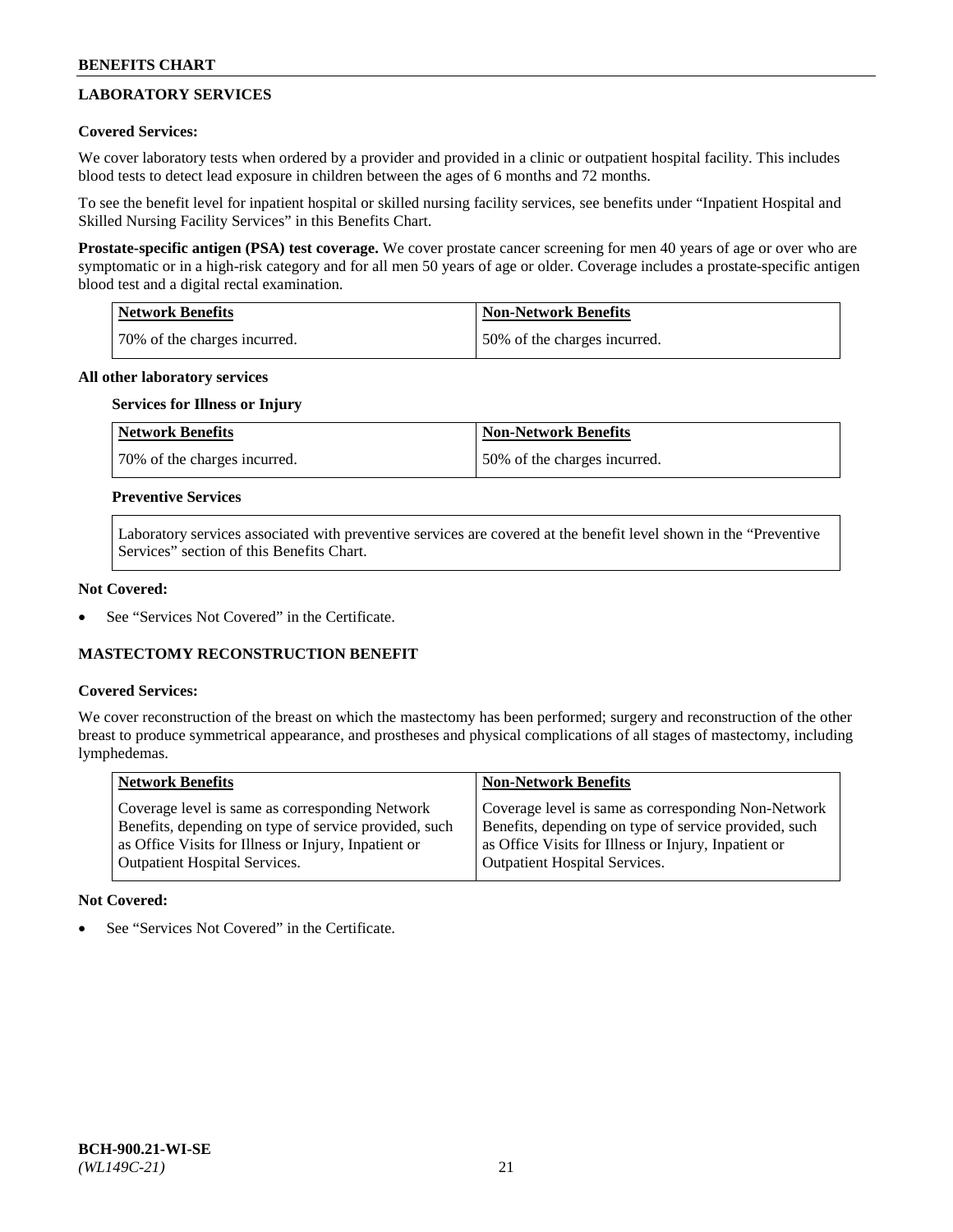## **MEDICATION THERAPY DISEASE MANAGEMENT PROGRAM**

### **Covered Services:**

If you meet our criteria for coverage, you may qualify for our Medication Therapy Disease Management Program.

The program covers consultations with a designated Network pharmacist.

Covered services are based on established medical policies, which are subject to periodic review and modification by the medical directors. These medical policies (medical coverage criteria) are available by calling Member Services, or logging on to your "*my*HealthPartners" account at [healthpartners.com.](http://www.healthpartners.com/)

| Network Benefits                                            | <b>Non-Network Benefits</b> |
|-------------------------------------------------------------|-----------------------------|
| 100% of the charges incurred.<br>Deductible does not apply. | No coverage.                |

### **Not Covered:**

See "Services Not Covered" in the Certificate.

## **OFFICE VISITS FOR ILLNESS OR INJURY**

#### **Covered Services:**

We cover the following when medically necessary: professional medical and surgical services and related supplies, including biofeedback, of physicians and other health care providers; blood and blood products (unless replaced) and blood derivatives.

We cover diagnosis and treatment of illness or injury to the eyes. Where contact or eye glass lenses are prescribed as medically necessary for the post-operative treatment of cataracts or for the treatment of aphakia, or keratoconus, we cover the initial evaluation, lenses and fitting. Insureds must pay for lens replacement beyond the initial pair.

## **Office Visits**

| Network Benefits             | <b>Non-Network Benefits</b>  |
|------------------------------|------------------------------|
| 70% of the charges incurred. | 50% of the charges incurred. |

#### **Convenience Clinics**

| Network Benefits             | <b>Non-Network Benefits</b>  |
|------------------------------|------------------------------|
| 70% of the charges incurred. | 50% of the charges incurred. |

#### **Scheduled Telephone Visits**

| <b>Network Benefits</b>      | <b>Non-Network Benefits</b>  |
|------------------------------|------------------------------|
| 70% of the charges incurred. | 50% of the charges incurred. |

### **E-Visits**

#### **Access to Online Care through virtuwell a[t virtuwell.com](https://www.virtuwell.com/)**

| <b>Network Benefits</b>                                     | <b>Non-Network Benefits</b> |
|-------------------------------------------------------------|-----------------------------|
| 100% of the charges incurred.<br>Deductible does not apply. | Not applicable.             |

### **All Other E-Visits**

| Network Benefits             | <b>Non-Network Benefits</b>  |
|------------------------------|------------------------------|
| 70% of the charges incurred. | 50% of the charges incurred. |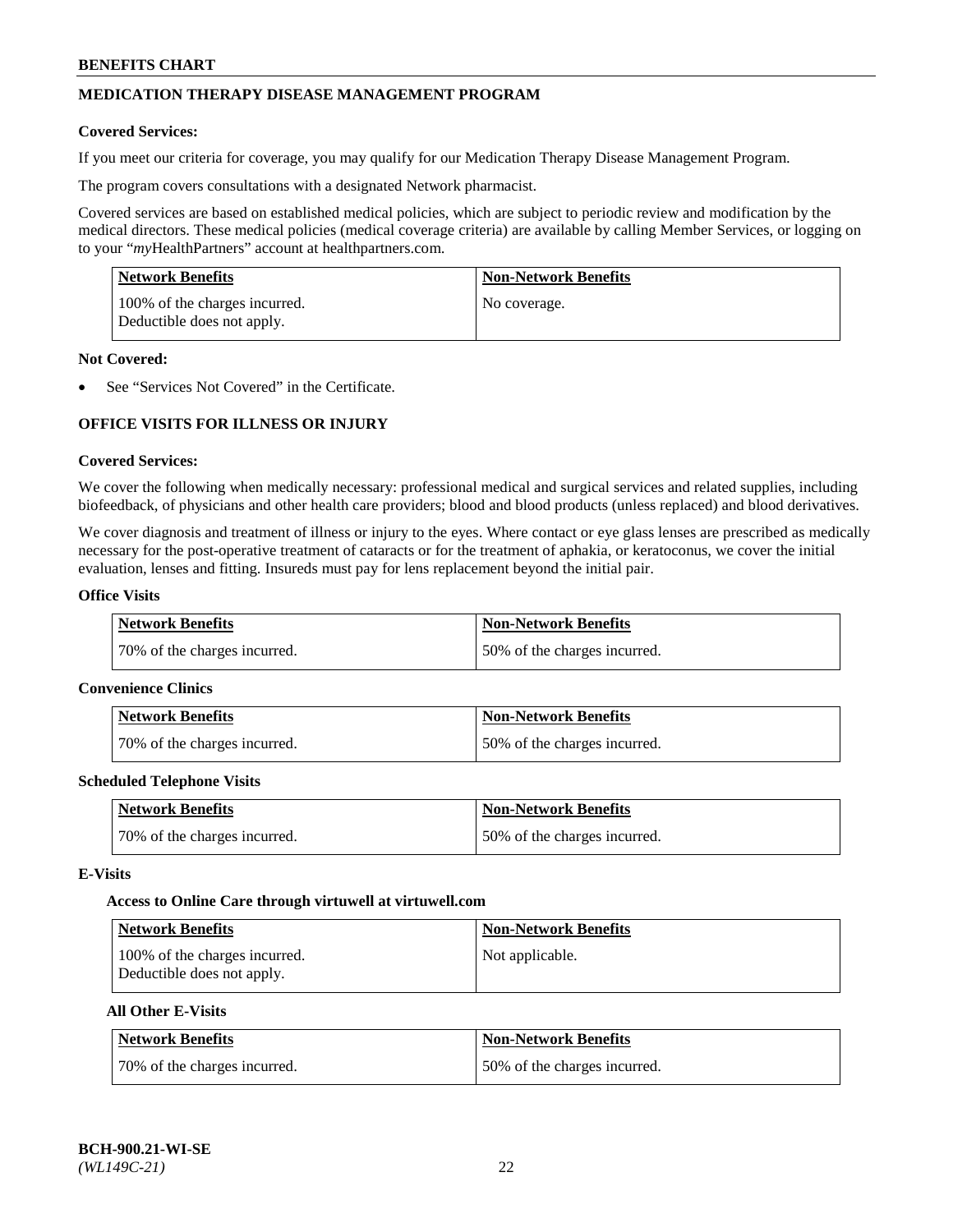### **First Three Visits**

The first three mental health and substance abuse treatment visits, urgent care visits, office visits, convenience clinic visits, telephone visits and e-visits (other than virtuwell) combined in a calendar year are covered at 100%, not subject to the deductible.

Physician services are included; however, charges for day treatment services, group visits, office procedures, laboratory, radiology and other ancillary services are not included and will be subject to the deductible and coinsurance and/or copayment.

### **Injections Administered in a Physician's Office, other than immunizations**

### **Allergy Injections**

| <b>Network Benefits</b>      | <b>Non-Network Benefits</b>  |
|------------------------------|------------------------------|
| 70% of the charges incurred. | 50% of the charges incurred. |

#### **All Other Injections**

| <b>Network Benefits</b>      | <b>Non-Network Benefits</b>  |
|------------------------------|------------------------------|
| 70% of the charges incurred. | 50% of the charges incurred. |

### **Not Covered:**

- Court ordered treatment, except as described in this Benefits Chart. Any resulting court ordered treatment for mental health services will be subject to the Certificate's requirement for medical necessity.
- See "Services Not Covered" in the Certificate.

### **PEDIATRIC EYEWEAR**

#### **Covered Services:**

We cover pediatric eyewear for children under age 19, subject to our medical coverage criteria. Coverage under this provision will continue until the end of the month in which the child turns age 19. These medical policies (medical coverage criteria) are available by calling Member Services, or logging on to your "*my*HealthPartners" account a[t healthpartners.com.](https://www.healthpartners.com/hp/index.html)

| Network Benefits             | <b>Non-Network Benefits</b> |
|------------------------------|-----------------------------|
| 70% of the charges incurred. | No coverage.                |

Limited to one pair of eyeglasses (lenses and frames), or one pair of contact lenses per calendar year.

#### **Not Covered:**

See "Services Not Covered" in the Certificate.

## **PHYSICAL THERAPY, OCCUPATIONAL THERAPY, SPEECH THERAPY AND OTHER SPECIFIED THERAPIES**

### **Covered Services:**

We cover the following physical therapy, occupational therapy and speech therapy services:

- Medically necessary rehabilitative care to correct the effects of illness or injury.
- Habilitative care rendered for congenital, developmental or medical conditions which have significantly limited the successful initiation of normal speech and normal motor development.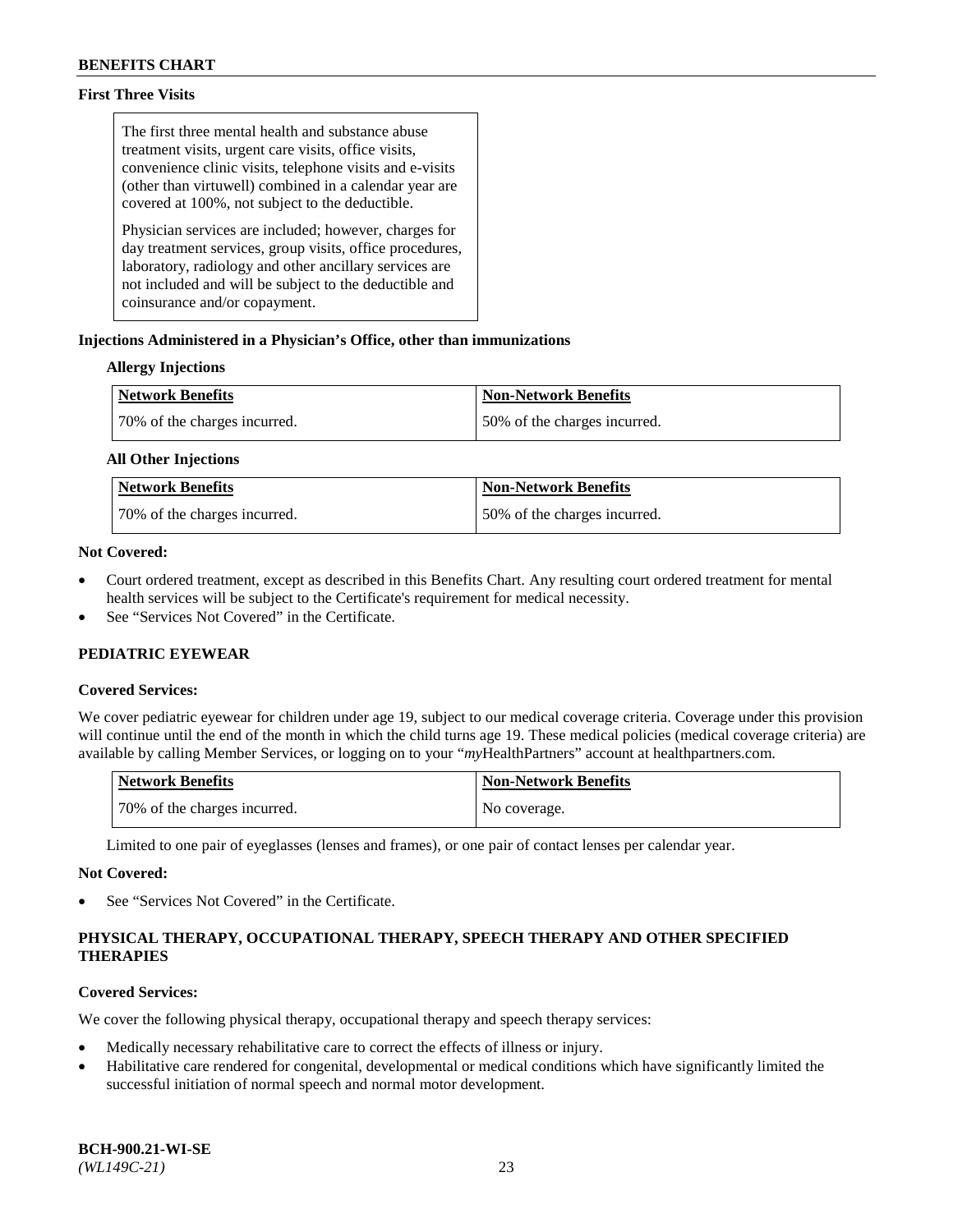Massage therapy which is performed in conjunction with other treatment/modalities by a physical or occupational therapist is part of a prescribed treatment plan and is not billed separately is covered.

We cover services provided in a clinic. To see the benefit level for inpatient hospital or skilled nursing facility services, see benefits under "Inpatient Hospital and Skilled Nursing Facility Services".

### **Rehabilitative Care**

| <b>Network Benefits</b>                                                                       | <b>Non-Network Benefits</b>                                                                   |
|-----------------------------------------------------------------------------------------------|-----------------------------------------------------------------------------------------------|
| 70% of the charges incurred.                                                                  | 50% of the charges incurred.                                                                  |
| Physical, Occupational and Speech Therapy are<br>limited to 20 visits each per calendar year. | Physical, Occupational and Speech Therapy are<br>limited to 20 visits each per calendar year. |

In addition to the services provided above, we cover a minimum of:

- 20 visits per calendar year for pulmonary rehabilitation therapy.
- 36 visits per calendar year for cardiac rehabilitation therapy.
- 30 visits per calendar year for post-cochlear implant aural therapy.
- 20 visits per calendar year for cognitive rehabilitation therapy.

The maximum number of visits is combined for Network Benefits and Non-Network Benefits.

#### **Habilitative Services**

| <b>Network Benefits</b>                                                                       | <b>Non-Network Benefits</b>                                                                   |
|-----------------------------------------------------------------------------------------------|-----------------------------------------------------------------------------------------------|
| 70% of the charges incurred.                                                                  | 50% of the charges incurred.                                                                  |
| Physical, Occupational and Speech Therapy are<br>limited to 20 visits each per calendar year. | Physical, Occupational and Speech Therapy are<br>limited to 20 visits each per calendar year. |

The maximum number of visits is combined for Network Benefits and Non-Network Benefits.

### **Not Covered:**

- Massage therapy for the purpose of comfort or convenience of the Insured.
- See "Services Not Covered" in the Certificate.

### **PRESCRIPTION DRUG SERVICES**

#### **Covered Services:**

We cover prescription drugs and medications that can be self-administered or are administered in a physician's office.

We will refill a prescription for eye drops covered under this Benefits Chart if the Insured requests a refill and the original prescription specified that additional quantities would be needed, providing the refill request does not exceed the quantities needed, and the following conditions are met:

- If the Insured requests a 30-day refill supply, the request must be made between 22 and 30 days of the later of (a) the original date that the prescription was distributed to the insured or (b) the date that the most recent refill was distributed to the Insured; or
- If the Insured requests a 90-day refill supply, the request must be made between 67 and 90 days of the later of (a) the original date that the prescription was distributed to the insured or (b) the date that the most recent refill was distributed to the Insured.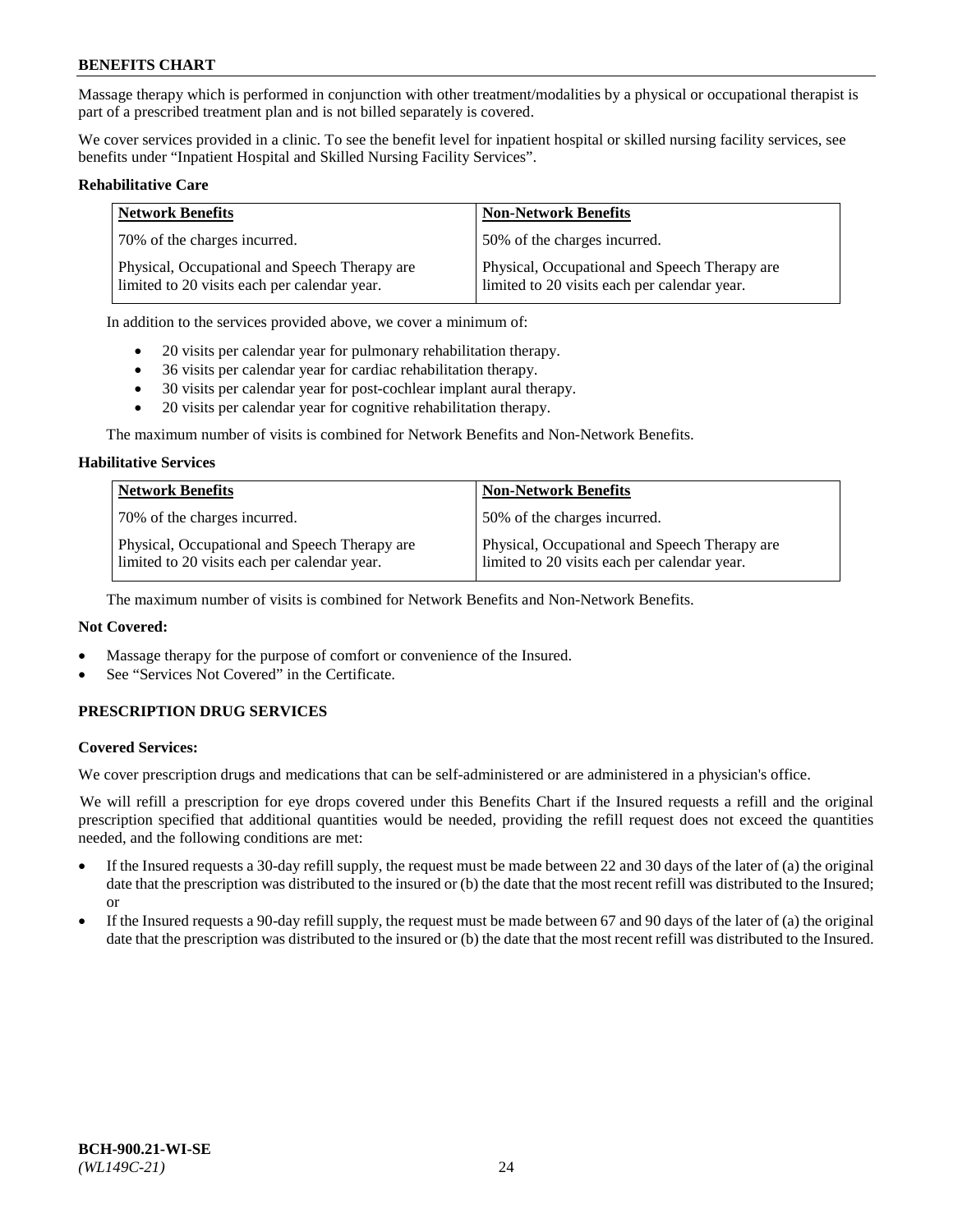## **For Network Benefits, drugs and medications must be obtained at a Network pharmacy.**

## **Outpatient Drugs (except as specified below)**

| <b>Network Benefits</b>                                                                                                                                                                                           | <b>Non-Network Benefits</b>  |
|-------------------------------------------------------------------------------------------------------------------------------------------------------------------------------------------------------------------|------------------------------|
| 100% of the charges incurred, subject to a copayment of<br>\$5 for generic low cost formulary drugs and 100% of<br>the charges incurred, subject to a copayment of \$25 for<br>generic high cost formulary drugs. | 50% of the charges incurred. |
| Brand name formulary drugs are covered at 100% of the<br>charges incurred, subject to a copayment of \$60.                                                                                                        |                              |
| In no event will your cost for a formulary insulin drug<br>exceed \$25.                                                                                                                                           |                              |
| Non-formulary drugs are covered at 100% of the<br>charges incurred, subject to a copayment of \$150.                                                                                                              |                              |
| Deductible does not apply.                                                                                                                                                                                        |                              |

**Oral chemotherapy drugs** are included on the Specialty Drug List. However, you pay the applicable outpatient drug copayment. As required by Wisconsin law, your maximum copayment will not be more than \$100 per prescription for a 31-day supply.

### **Mail Order Drugs**

| <b>Network Benefits</b>                                                                                                                                                                                                    | <b>Non-Network Benefits</b>           |
|----------------------------------------------------------------------------------------------------------------------------------------------------------------------------------------------------------------------------|---------------------------------------|
| For your convenience, you may also get up to a 93-day<br>supply of outpatient prescription drugs that can be self-<br>administered through the designated mail order service.                                              | See Network Mail Order Drugs Benefit. |
| New prescriptions to treat certain chronic conditions<br>and trial drugs will be limited to quantity limits<br>described at the end of this section. You will have to<br>pay one copayment for your initial 31-day supply. |                                       |
| Specialty Drugs are not available through the mail order<br>service.                                                                                                                                                       |                                       |

# **Tobacco Cessation Drugs are covered for all FDA approved tobacco cessation drugs**

| <b>Network Benefits</b>                                     | <b>Non-Network Benefits</b>  |
|-------------------------------------------------------------|------------------------------|
| 100% of the charges incurred.<br>Deductible does not apply. | 50% of the charges incurred. |

## **Contraceptive Drugs**

| <b>Network Benefits</b>                                                                                                                                         | <b>Non-Network Benefits</b>  |
|-----------------------------------------------------------------------------------------------------------------------------------------------------------------|------------------------------|
| 100% of the charges incurred for formulary drugs.<br>Deductible does not apply.                                                                                 | 50% of the charges incurred. |
| If a physician requests that a non-formulary<br>contraceptive drug be dispensed as written, the drug<br>will be covered at 100%, not subject to the deductible. |                              |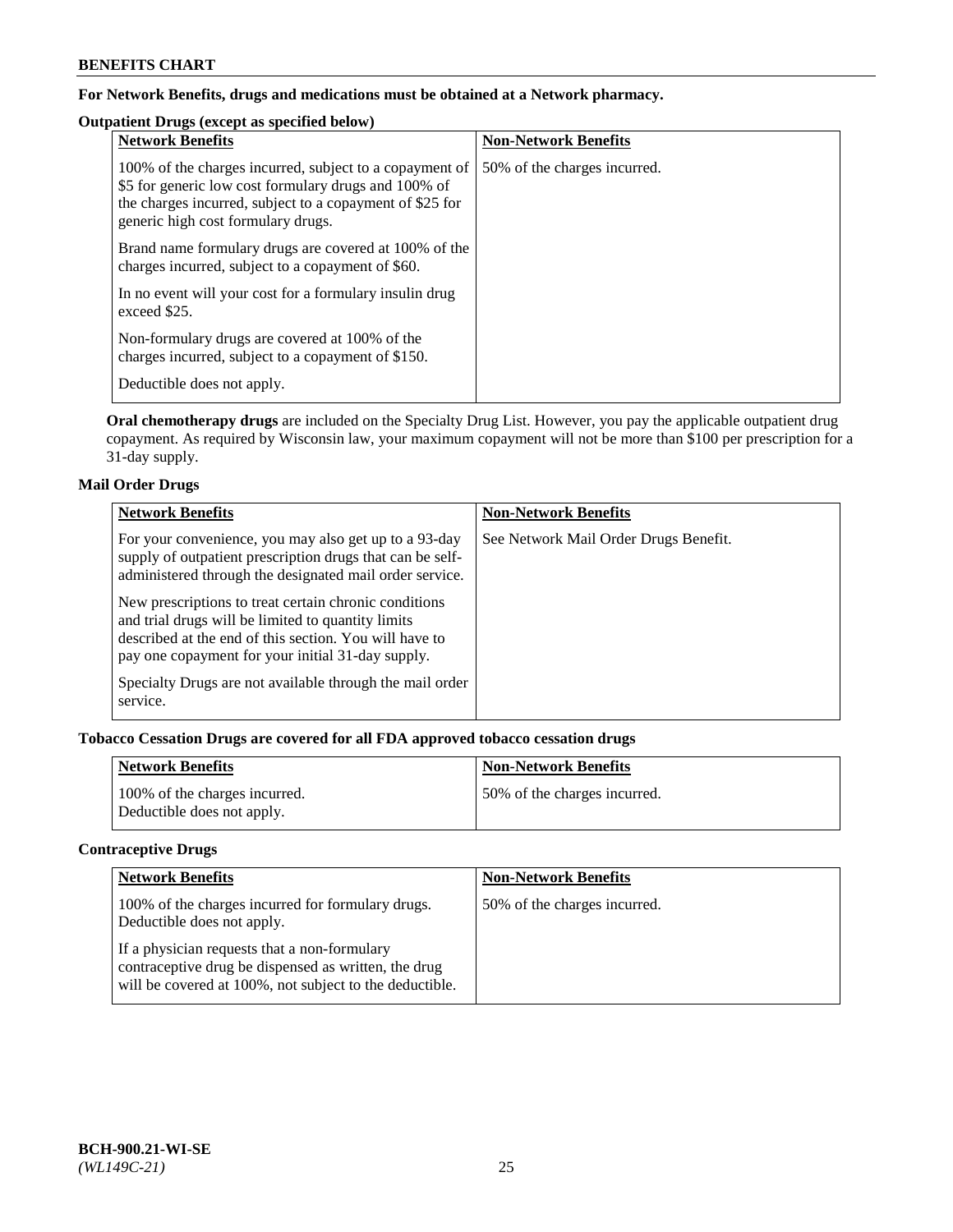## **Specialty Drugs which are Self-Administered**

| <b>Network Benefits</b>                                                                                              | <b>Non-Network Benefits</b> |
|----------------------------------------------------------------------------------------------------------------------|-----------------------------|
| 80% of the charges incurred.<br>Deductible does not apply.                                                           | No coverage.                |
| Specialty Drugs are limited to drugs on the Specialty<br>Drug List and must be obtained from a designated<br>vendor. |                             |

**Oral chemotherapy drugs** are included on the Specialty Drug List. However, you pay the applicable outpatient drug copayment. As required by Wisconsin law, your maximum copayment will not be more than \$100 per prescription for a 31-day supply.

### **Limitations:**

- Certain drugs may require prior authorization as indicated on the formulary. HealthPartners may require prior authorization for the drug and also the site where the drug will be provided. Certain drugs are subject to our utilization review process and quantity limits.
- Certain non-formulary drugs require prior authorization. In addition, certain drugs may be subject to any quantity limits applied as part of our trial program.
- If an Insured requests a brand name drug when there is a generic equivalent, the brand name drug will be covered up to the charge that would apply to the generic drug, minus any required copayment. If a physician requests that a brand name drug be dispensed as written, the drug will be paid at the non-formulary benefit.
- We may require insureds to try over-the-counter (OTC) drug alternatives before approving more costly formulary prescription drugs.
- Unless otherwise specified in the Prescription Drug Services" section, you may receive up to a 31-day supply per prescription.
- A 93-day supply will be covered and dispensed only at pharmacies that participate in our extended day supply program.
- New prescriptions to treat certain chronic conditions are limited to a 31-day supply.
- No more than a 31-day supply of specialty drugs will be covered and dispensed at a time unless it's a manufacturer supplied drug that cannot be split that supplies the member with more than a 31-day supply.
- If a copayment is required, you must pay one copayment for each 31-day supply, or portion thereof. **Not Covered:**
- Replacement of prescription drugs, medications, equipment and supplies due to loss, damage or theft.
- Nonprescription (over-the-counter) drugs or medications, including, but not limited to, vitamins, supplements, homeopathic remedies, and non-FDA approved drugs, unless listed on the formulary and prescribed by a physician or legally authorized health care provider under applicable state and federal law. This exclusion does not include over-thecounter contraceptives for women as allowed under the Affordable Care Act when the Insured obtains a prescription for the item. In addition, if the Insured obtains a prescription, this exclusion does not include aspirin to prevent cardiovascular disease for men and women of certain ages; folic acid supplements for women who may become pregnant; fluoride chemoprevention supplements for children without fluoride in their water source; and iron supplements for children age 6-12 who are at risk for anemia.
- All drugs for the treatment of sexual dysfunction.
- All drugs for the treatment of growth deficiency.
- All drugs for the treatment of infertility.
- Medical cannabis.
- Drugs on the Excluded Drug List. The Excluded Drug List includes select drugs within a therapy class that are not eligible for coverage. This includes drugs that may be excluded for certain indications. The Excluded Drug List is available at [healthpartners.com.](http://www.healthpartners.com/)
- Drugs that are newly approved by the FDA until they are reviewed and approved by HealthPartners Pharmacy and Therapeutics Committee.
- Medical devices approved by the FDA will not be covered under the Prescription Drug Services section unless they are on our formulary. Covered medical devices are generally submitted and reimbursed under your medical benefits.
- See "Services Not Covered" in the Certificate.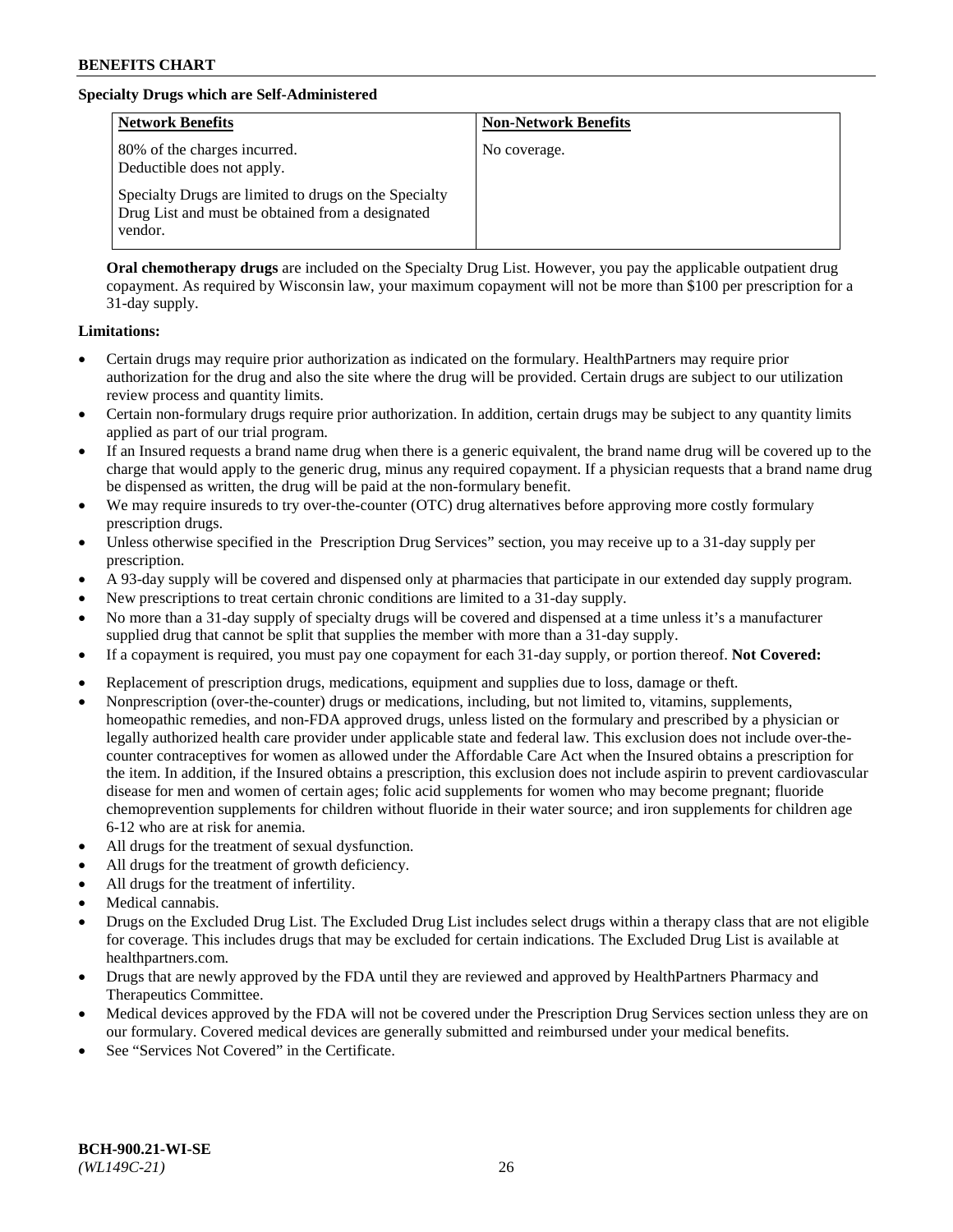## **PREVENTIVE SERVICES**

#### **Applicable Definitions:**

**Routine Preventive Services** are routine health care services that include screenings, check-ups and counseling to prevent illness, disease or other health problems before symptoms occur.

**Diagnostic Services** are services to help a provider understand your symptoms, diagnose illness and decide what treatment may be needed. They may be the same services that are listed as preventive services, but they are being used as diagnostic services. Your provider will determine if these services are preventive or diagnostic. These services are not preventive if received as part of a visit to diagnose, manage or maintain an acute or chronic medical condition, illness or injury. When that occurs, unless otherwise indicated below, standard deductibles, copayments or coinsurance apply.

### **Covered Services:**

We cover preventive services that meet any of the requirements under the Affordable Care Act (ACA) shown in the bulleted items below. These preventive services are covered at 100% under the Network Benefits with no deductible, copayments or coinsurance. (If a preventive service is not required by the ACA and it is covered at a lower benefit level, it will be specified below.) Preventive benefits mandated under the ACA are subject to periodic review and modification. Changes would be effective in accordance with the federal rules. Preventive services mandated by the ACA include:

- Evidence-based items or services that have in effect a rating of A or B in the current recommendations of the United States Preventive Services Task Force with respect to the individual;
- Immunizations for routine use in children, adolescents, and adults that have in effect a recommendation from the Advisory Committee on Immunization Practices of the Centers for Disease Control and Prevention with respect to the individual;
- With respect to infants, children, and adolescents, evidence-informed preventive care and screenings provided for in comprehensive guidelines supported by the Health Resources and Services Administration; and
- With respect to women, preventive care and screenings provided for in comprehensive guidelines supported by the Health Resources and Services Administration.

Covered services are based on established medical policies, which are subject to periodic review and modification by the medical or dental directors. These medical policies (medical coverage criteria) are available by calling Member Services, or logging on to your "*my*HealthPartners" account at [healthpartners.com.](https://www.healthpartners.com/hp/index.html)

#### **ACA and state mandated preventive services are covered as follows:**

**Routine Health Exams and Periodic Health Assessments.** A physician or health care provider will counsel you as to how often health assessments are needed based on age, sex and health status. This includes screening and counseling for tobacco cessation and all FDA approved tobacco cessation medications including over-the-counter drugs (as shown in the Prescription Drug Services section).

| Network Benefits                                            | <b>Non-Network Benefits</b>  |
|-------------------------------------------------------------|------------------------------|
| 100% of the charges incurred.<br>Deductible does not apply. | 50% of the charges incurred. |

**Child Health Supervision Services.** This includes pediatric preventive services such as newborn screenings, appropriate immunizations, developmental assessments and laboratory services appropriate to the age of the child from birth to 72 months and appropriate immunizations to age 18.

| Network Benefits                                            | <b>Non-Network Benefits</b>  |
|-------------------------------------------------------------|------------------------------|
| 100% of the charges incurred.<br>Deductible does not apply. | 50% of the charges incurred. |

#### **Routine Prenatal Care and Exams**

| Network Benefits                                            | <b>Non-Network Benefits</b>  |
|-------------------------------------------------------------|------------------------------|
| 100% of the charges incurred.<br>Deductible does not apply. | 50% of the charges incurred. |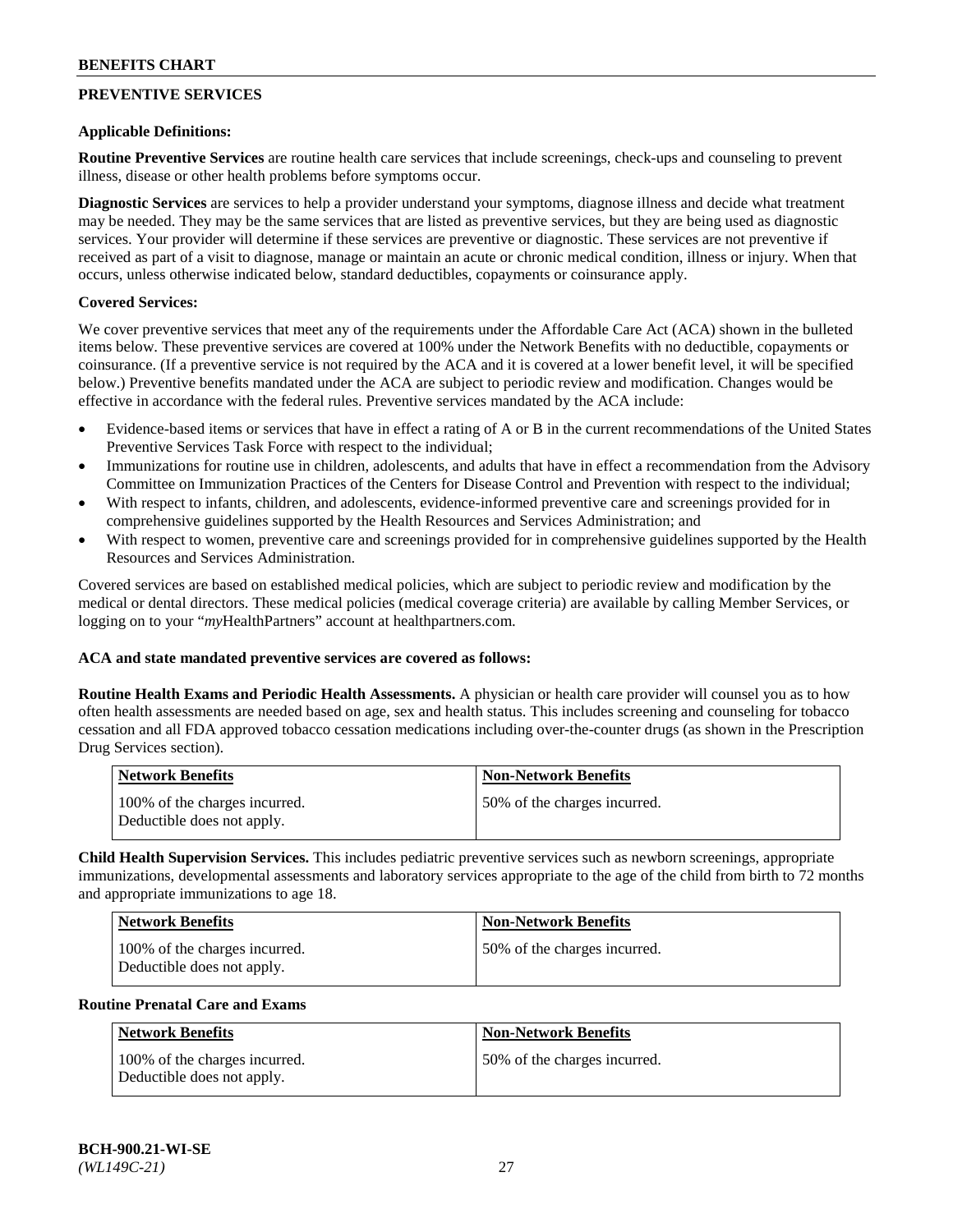**Routine Postnatal Care.** This includes health exams, assessments, education and counseling relating to the period immediately after childbirth.

| Network Benefits                                            | <b>Non-Network Benefits</b>  |
|-------------------------------------------------------------|------------------------------|
| 100% of the charges incurred.<br>Deductible does not apply. | 50% of the charges incurred. |

**Routine Screening Procedures for Cancer.** This includes colorectal screening starting at age 50 and under age 50 for people at high risk of colorectal cancer. This also includes cancer screenings recommended by the USPSTF with an A or B rating. Women's preventive health services below describe additional routine screening procedures for cancer.

| <b>Network Benefits</b>                                     | <b>Non-Network Benefits</b>  |
|-------------------------------------------------------------|------------------------------|
| 100% of the charges incurred.<br>Deductible does not apply. | 50% of the charges incurred. |

**Professional Voluntary Family Planning Services.** This includes services to prevent or delay a pregnancy, including counseling and education. Services must be provided by a licensed provider.

| Network Benefits                                            | <b>Non-Network Benefits</b>  |
|-------------------------------------------------------------|------------------------------|
| 100% of the charges incurred.<br>Deductible does not apply. | 50% of the charges incurred. |

### **Adult Immunizations**

| Network Benefits                                            | Non-Network Benefits         |
|-------------------------------------------------------------|------------------------------|
| 100% of the charges incurred.<br>Deductible does not apply. | 50% of the charges incurred. |

**Women's Preventive Health Services.** This includes mammograms, screenings for cervical cancer (pap smears), breast pumps, human papillomavirus (HPV) testing, counseling for sexually transmitted infections, counseling and screening for human immunodeficiency virus (HIV), and all FDA approved contraceptive methods as prescribed by a doctor, sterilization procedures, education and counseling (see the Prescription Drug Services section for coverage of oral contraceptive drugs). We also provide genetic screening for BRCA if someone in your family has the gene or you have a diagnosis of cancer.

The U.S. Preventive Services Task Force (USPSTF) recommends screening mammography, with or without clinical breast examination (CBE), every 1-2 years for women aged 40 and older. For women age 50 and older, we cover an annual mammogram.

| <b>Network Benefits</b>                                     | <b>Non-Network Benefits</b>  |
|-------------------------------------------------------------|------------------------------|
| 100% of the charges incurred.<br>Deductible does not apply. | 50% of the charges incurred. |

**Obesity Screening and Management.** We cover obesity screening and counseling for all ages during a routine preventive care exam. If you are age 18 or older and have a body mass index of 30 or more, we also cover intensive obesity management to help you lose weight. Your primary care doctor can coordinate these services.

| <b>Network Benefits</b>                                     | <b>Non-Network Benefits</b>  |
|-------------------------------------------------------------|------------------------------|
| 100% of the charges incurred.<br>Deductible does not apply. | 50% of the charges incurred. |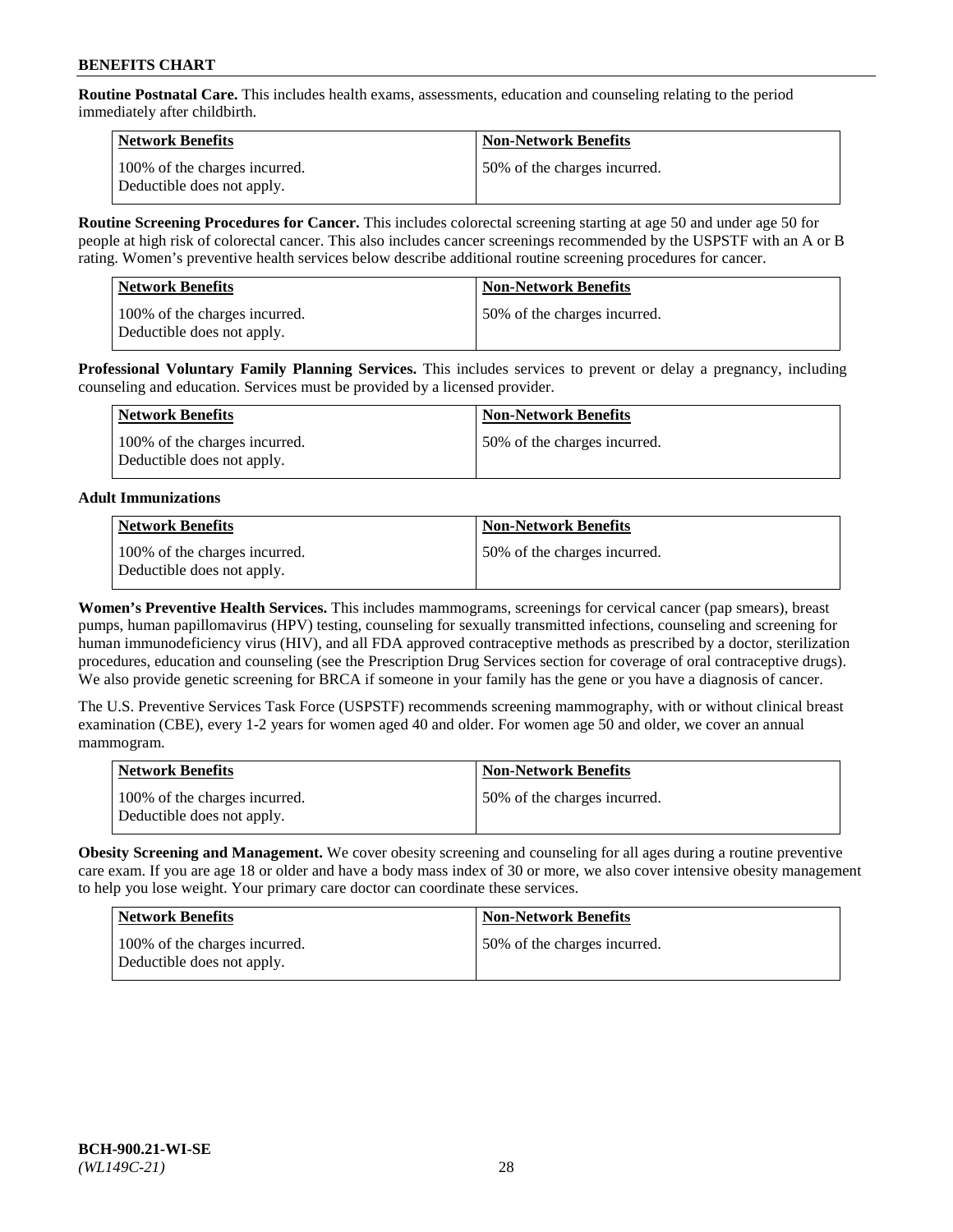**Preventive Medications.** We cover preventive medications currently recommended by USPSTF with an A or B rating if they are prescribed by your medical provider and they are listed on our formulary. Preventive medications are subject to periodic review and modification. Changes would be effective in accordance with the federal rules and reflected in our current medical coverage criteria for preventive care services.

| <b>Network Benefits</b>                                     | <b>Non-Network Benefits</b>  |
|-------------------------------------------------------------|------------------------------|
| 100% of the charges incurred.<br>Deductible does not apply. | 50% of the charges incurred. |

### **In addition to any ACA or state mandated preventive services referenced above, we cover the following eligible services:**

### **Routine Eye and Hearing Exams**

| <b>Network Benefits</b>                                     | <b>Non-Network Benefits</b>  |
|-------------------------------------------------------------|------------------------------|
| 100% of the charges incurred.<br>Deductible does not apply. | 50% of the charges incurred. |

**Ovarian Cancer Surveillance Test for Women who are at Risk.** "At risk for ovarian cancer" means (1) having a family history that includes any of the following: one or more first-degree or second-degree relatives with ovarian cancer, clusters of female relatives with breast cancer or nonpolyposis colorectal cancer; or (2) testing positive for BRCA1 or BRCA2 mutations. "Surveillance test for ovarian cancer" means annual screening using CA-125 serum tumor marker testing, transvaginal ultrasound, pelvic examination or other proven ovarian screening tests currently being evaluated by the federal Food and Drug Administration or by the National Cancer Institute.

| <b>Network Benefits</b>                               | <b>Non-Network Benefits</b>                           |
|-------------------------------------------------------|-------------------------------------------------------|
| Coverage level is same as corresponding Network       | Coverage level is same as corresponding Non-Network   |
| Benefits, depending on type of service provided, such | Benefits, depending on type of service provided, such |
| as Diagnostic Imaging Services, Laboratory Services   | as Diagnostic Imaging Services, Laboratory Services   |
| or Office Visits for Illness or Injury, or Preventive | or Office Visits for Illness or Injury, or Preventive |
| Services.                                             | Services.                                             |

#### **Limitations:**

• Services are not preventive if received as part of a visit to diagnose, manage or maintain an acute or chronic medical condition, illness or injury. When that occurs, unless otherwise indicated above, standard deductibles, copayments or coinsurance apply.

### **Not Covered:**

See "Services Not Covered" in the Certificate.

### **TRANSPLANT SERVICES**

### **Applicable Definitions:**

**Autologous.** This is when the source of cells is from the individual's own marrow or stem cells.

**Allogeneic.** This is when the source of cells is from a related or unrelated donor's marrow or stem cells.

**Allogeneic Bone Marrow Transplant.** This is when the bone marrow is harvested from the related or unrelated donor and stored. The patient undergoes treatment which includes tumor ablation with high-dose chemotherapy and/or radiation. The bone marrow is reinfused (transplanted).

**Autologous Bone Marrow Transplant.** This is when the bone marrow is harvested from the individual and stored. The patient undergoes treatment which includes tumor ablation with high-dose chemotherapy and/or radiation. The bone marrow is reinfused (transplanted).

**Autologous/Allogeneic Stem Cell Support.** This is a treatment process that includes stem cell harvest from either bone marrow or peripheral blood, tumor ablation with high-dose chemotherapy and/or radiation, stem cell reinfusion, and related care. Autologous/allogeneic bone marrow transplantation and high dose chemotherapy with peripheral stem cell rescue/support are considered to be autologous/allogeneic stem cell support.

**BCH-900.21-WI-SE**  *(WL149C-21)* 29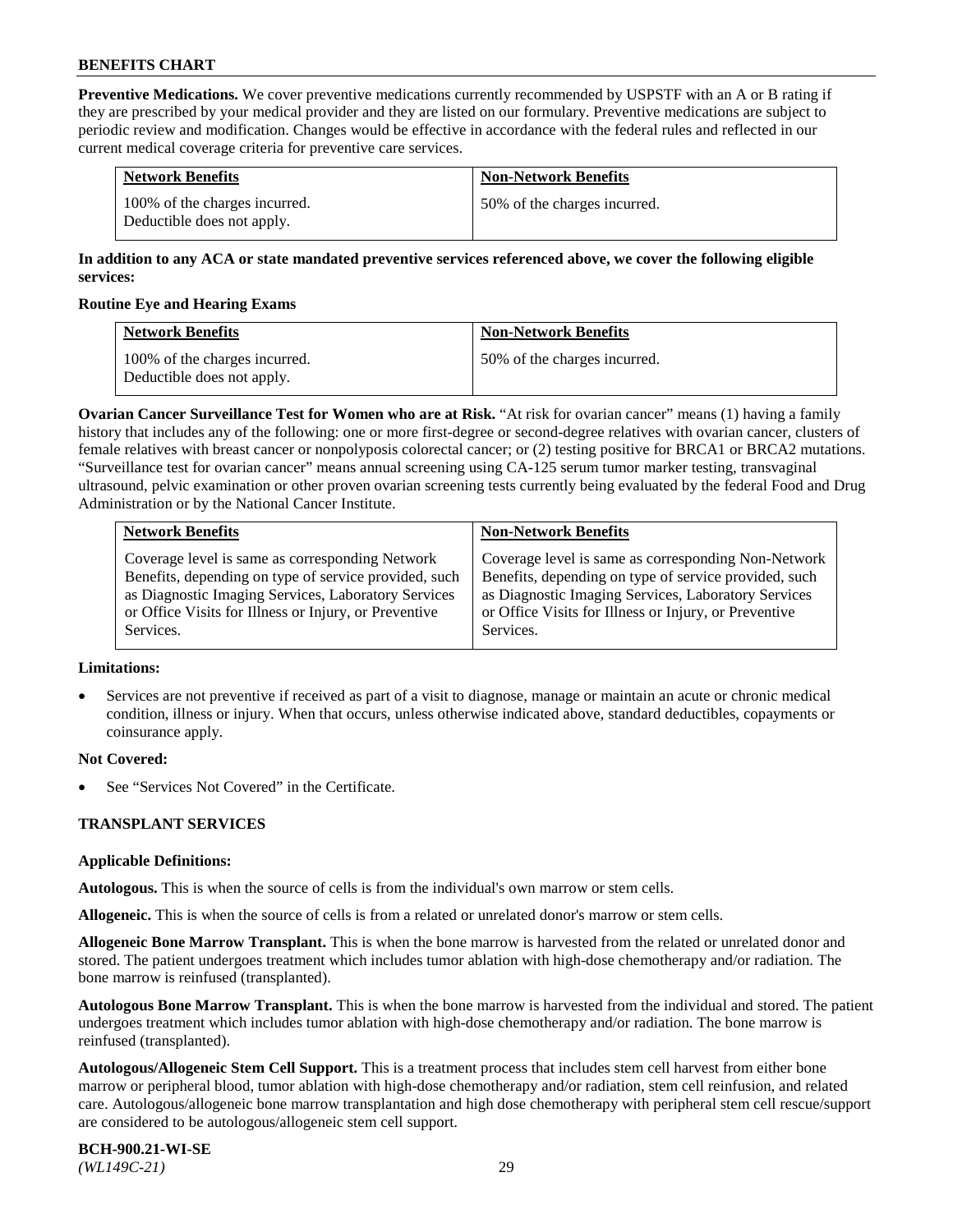**Designated Transplant Center.** This is any health care provider, group or association of health care providers designated by us to provide services, supplies or drugs for specified transplants for our Insureds.

**Transplant Services.** This is transplantation (including retransplants) of the human organs or tissue listed below, including all related post-surgical treatment, follow-up care and drugs and multiple transplants for a related cause. Transplant services do not include other organ or tissue transplants or surgical implantation of mechanical devices functioning as a human organ, except surgical implantation of an FDA approved Ventricular Assist Device (VAD) or total artificial heart, functioning as a temporary bridge to heart transplantation.

Prior authorization is required prior to consultation to support coordination of care and benefits.

### **Covered Services:**

We cover eligible transplant services (as defined above) while you are covered under the Certificate. Transplants that will be considered for coverage are limited to the following:

- Kidney transplants for end-stage disease.
- Cornea transplants for end-stage disease.
- Heart transplants for end-stage disease.
- Lung transplants or heart/lung transplants for: (1) primary pulmonary hypertension; (2) Eisenmenger's syndrome; (3) endstage pulmonary fibrosis; (4) alpha 1 antitrypsin disease; (5) cystic fibrosis; and (6) emphysema.
- Liver transplants for: (1) biliary atresia in children; (2) primary biliary cirrhosis; (3) post-acute viral infection (including hepatitis A, hepatitis B antigen e negative and hepatitis C) causing acute atrophy or post-necrotic cirrhosis; (4) primary sclerosing cholangitis; (5) alcoholic cirrhosis; and (6) hepatocellular carcinoma.
- Allogeneic bone marrow transplants or peripheral stem cell support associated with high dose chemotherapy for: (1) acute myelogenous leukemia; (2) acute lymphocytic leukemia; (3) chronic myelogenous leukemia; (4) severe combined immunodeficiency disease; (5) Wiskott-Aldrich syndrome; (6) aplastic anemia; (7) sickle cell anemia; (8) non-relapsed or relapsed non-Hodgkin's lymphoma; (9) multiple myeloma; and (10) testicular cancer.
- Autologous bone marrow transplants or peripheral stem cell support associated with high-dose chemotherapy for: (1) acute leukemias; (2) non-Hodgkin's lymphoma; (3) Hodgkin's disease; (4) Burkitt's lymphoma; (5) neuroblastoma; (6) multiple myeloma; (7) chronic myelogenous leukemia; and (8) non-relapsed non-Hodgkin's lymphoma.
- Pancreas transplants for simultaneous pancreas-kidney transplants for diabetes, pancreas after kidney, living related segmental simultaneous pancreas kidney transplantation and pancreas transplant alone.

To receive Network Benefits, charges for transplant services must be incurred at a Designated Transplant Center.

The transplant-related treatment provided, including expenses incurred for directly related donor services, shall be subject to and in accordance with the provisions, limitations, maximums and other terms of the Certificate.

Medical and hospital expenses of the donor are covered only when the recipient is an Insured and the transplant and directly related donor expenses have been prior authorized for coverage. Treatment of medical complications that may occur to the donor are not covered. Donors are not considered Insureds, and are therefore not eligible for the rights afforded to Insureds under the Certificate.

The list of eligible transplant services and coverage determinations are based on established medical policies, which are subject to periodic review and modification by the medical director.

| <b>Network Benefits</b>                          | <b>Non-Network Benefits</b>                            |
|--------------------------------------------------|--------------------------------------------------------|
| See Network Inpatient Hospital Services Benefit. | I See Non-Network Inpatient Hospital Services Benefit. |

**Kidney disease treatment.** We cover services for kidney disease treatment, including dialysis, transplantation and donor related services. Donor related expenses are covered as described above.

| <b>Network Benefits</b>                                                                                  | <b>Non-Network Benefits</b>                                                                                  |
|----------------------------------------------------------------------------------------------------------|--------------------------------------------------------------------------------------------------------------|
| Coverage level is same as corresponding Network<br>Benefits, depending on type of service provided, such | Coverage level is same as corresponding Non-Network<br>Benefits, depending on type of service provided, such |
| as Office Visits for Illness or Injury, Inpatient or<br><b>Outpatient Hospital Services.</b>             | as Office Visits for Illness or Injury, Inpatient or<br><b>Outpatient Hospital Services.</b>                 |
|                                                                                                          |                                                                                                              |